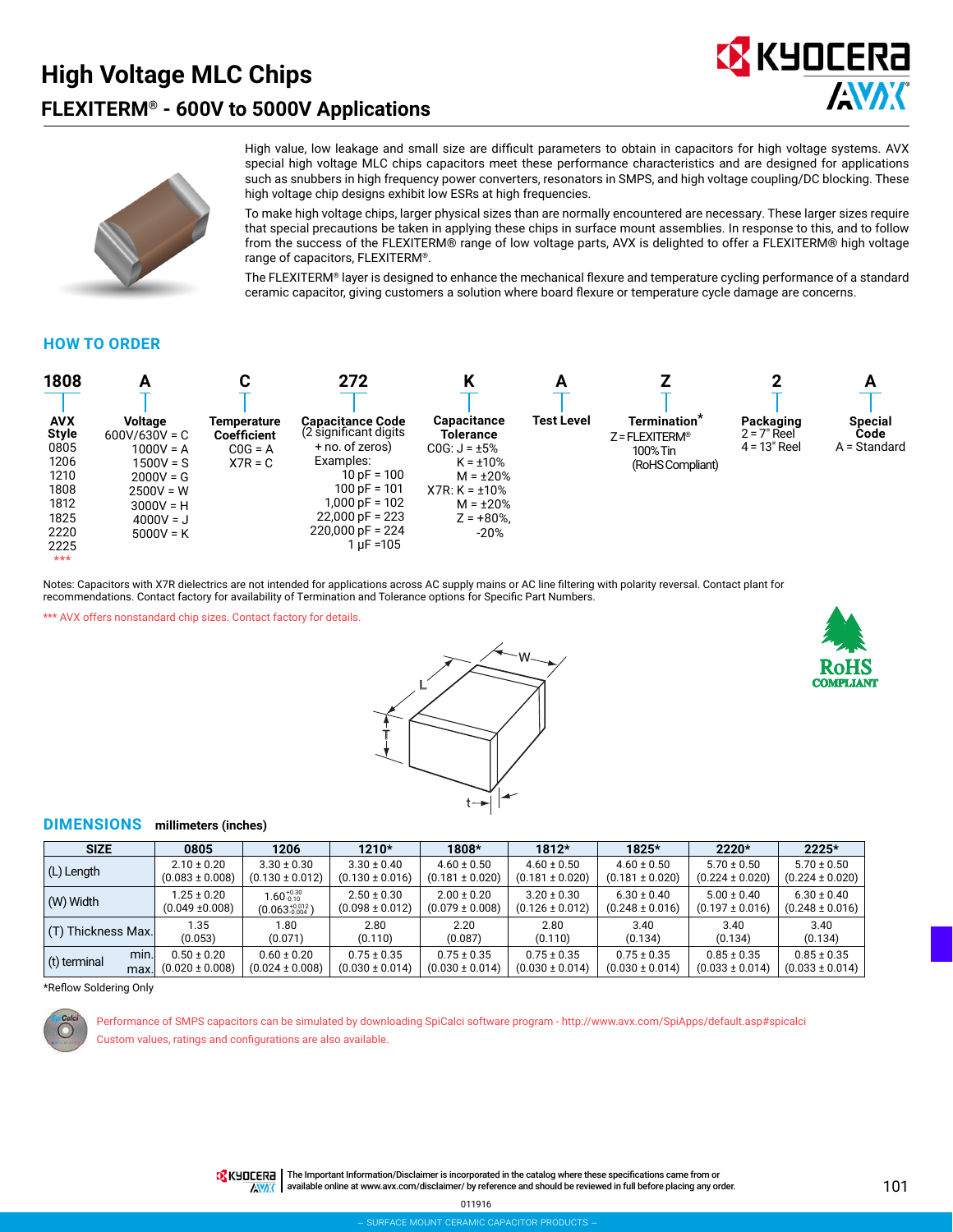

## **NP0 (C0G) Dielectric**

| <b>Performance Characteristics</b>         |                                                                  |
|--------------------------------------------|------------------------------------------------------------------|
| <b>Capacitance Range</b>                   | 10 pF to 0.100 µF (+25°C, 1.0 ±0.2 Vrms, 1kHz)                   |
| <b>Capacitance Tolerances</b>              | ±5%, ±10%, ±20%                                                  |
| <b>Dissipation Factor</b>                  | 0.1% max. $(+25^{\circ}C, 1.0 \pm 0.2$ Vrms, 1kHz)               |
| <b>Operating Temperature Range</b>         | $-55^{\circ}$ C to $+125^{\circ}$ C                              |
| <b>Temperature Characteristic</b>          | $0 \pm 30$ ppm/ $\degree$ C (0 VDC)                              |
| <b>Voltage Ratings</b>                     | 600, 630, 1000, 1500, 2000, 2500, 3000, 4000 & 5000 VDC (+125°C) |
| Insulation Resistance (+25°C, at 500 VDC)  | 100K MQ min. or 1000 MQ - $\mu$ F min., whichever is less        |
| Insulation Resistance (+125°C, at 500 VDC) | 10K MQ min. or 100 MQ - $\mu$ F min., whichever is less          |
| <b>Dielectric Strength</b>                 | Minimum 120% rated voltage for 5 seconds at 50 mA max. current   |

#### **NP0 (C0G) CAPACITANCE RANGE**

#### **PREFERRED SIZES ARE SHADED**

| <b>Case Size</b>                     |                                           | 0805                                                                                                                                    |                                  |                                                    |                                                    | 1206                                      |                                                    |                                                    |                                  |                                                    | 1210                                   |                                  |                               |                                  |                                           |                                  |                                  | 1808                                   |                                                                                                     |                                  |                                |                                  |                                                    |                                  |                                        | 1812                           |                                  |                                  |                     |
|--------------------------------------|-------------------------------------------|-----------------------------------------------------------------------------------------------------------------------------------------|----------------------------------|----------------------------------------------------|----------------------------------------------------|-------------------------------------------|----------------------------------------------------|----------------------------------------------------|----------------------------------|----------------------------------------------------|----------------------------------------|----------------------------------|-------------------------------|----------------------------------|-------------------------------------------|----------------------------------|----------------------------------|----------------------------------------|-----------------------------------------------------------------------------------------------------|----------------------------------|--------------------------------|----------------------------------|----------------------------------------------------|----------------------------------|----------------------------------------|--------------------------------|----------------------------------|----------------------------------|---------------------|
| Soldering                            |                                           | Reflow/Wave                                                                                                                             |                                  |                                                    |                                                    | Reflow/Wave                               |                                                    |                                                    |                                  |                                                    | <b>Reflow Only</b>                     |                                  |                               |                                  |                                           |                                  |                                  | <b>Reflow Only</b>                     |                                                                                                     |                                  |                                |                                  |                                                    |                                  | <b>Reflow Only</b>                     |                                |                                  |                                  |                     |
| mm<br>(L) Length<br>(in.)            |                                           | $2.10 \pm 0.20$<br>$(0.083 \pm 0.008)$                                                                                                  |                                  |                                                    |                                                    | $3.30 \pm 0.30$<br>$(0.130 \pm 0.012)$    |                                                    |                                                    |                                  |                                                    | $3.30 \pm 0.40$<br>$(0.130 \pm 0.016)$ |                                  |                               |                                  |                                           |                                  |                                  | $4.60 \pm 0.50$<br>$(0.181 \pm 0.020)$ |                                                                                                     |                                  |                                |                                  |                                                    |                                  | $4.60 \pm 0.50$<br>$(0.181 \pm 0.020)$ |                                |                                  |                                  |                     |
| mm<br>W) Width<br>(in.)              |                                           | $1.25 \pm 0.20$<br>$(0.049 \pm 0.008)$                                                                                                  |                                  |                                                    |                                                    | $1.60 \pm 0.30/-0.10$                     | $(0.063 \pm 0.012/-0.004)$                         |                                                    |                                  |                                                    | $2.50 \pm 0.30$<br>$(0.098 \pm 0.012)$ |                                  |                               |                                  |                                           |                                  |                                  | $2.00 \pm 0.20$<br>$(0.079 \pm 0.008)$ |                                                                                                     |                                  |                                |                                  |                                                    |                                  | $(0.126 \pm 0.012)$                    | $3.20 \pm 0.30$                |                                  |                                  |                     |
| mm<br>(T) Thickness<br>(in.)         |                                           | 1.35<br>(0.053)                                                                                                                         |                                  |                                                    |                                                    | 1.80<br>(0.071)                           |                                                    |                                                    |                                  |                                                    | 2.80<br>(0.110)                        |                                  |                               |                                  |                                           |                                  |                                  | 2.20<br>(0.087)                        |                                                                                                     |                                  |                                |                                  |                                                    |                                  | 2.80<br>(0.110)                        |                                |                                  |                                  |                     |
| mm<br>(t) Terminal<br>max            |                                           | $0.50 \pm 0.20$<br>$(0.020 \pm 0.008)$                                                                                                  |                                  |                                                    |                                                    | $0.60 \pm 0.20$<br>$(0.024 \pm 0.008)$    |                                                    |                                                    |                                  |                                                    | $0.75 \pm 0.35$<br>$(0.030 \pm 0.014)$ |                                  |                               |                                  |                                           |                                  |                                  | $0.75 \pm 0.35$<br>$(0.030 \pm 0.014)$ |                                                                                                     |                                  |                                |                                  |                                                    |                                  | $0.75 \pm 0.35$<br>$(0.030 \pm 0.014)$ |                                |                                  |                                  |                     |
| Voltage (V)                          |                                           | 600 630 1000                                                                                                                            |                                  | 600                                                |                                                    |                                           | 630   1000   1500   2000                           |                                                    | 600                              |                                                    |                                        |                                  |                               | 630 1000 1500 2000 600           |                                           |                                  |                                  |                                        | 630   1000   1500   2000   2500   3000   4000   600   630   1000   1500   2000   2500   3000   4000 |                                  |                                |                                  |                                                    |                                  |                                        |                                |                                  |                                  |                     |
| Cap (pF)<br>1.5<br>1R<br>1.8<br>1R   | A                                         | $\overline{A}$<br>A                                                                                                                     |                                  | x                                                  | X                                                  | x                                         | x                                                  | x<br>x                                             |                                  |                                                    |                                        |                                  |                               |                                  |                                           |                                  |                                  |                                        |                                                                                                     |                                  |                                |                                  |                                                    |                                  |                                        |                                |                                  |                                  |                     |
| 2R2<br>2.2                           | $\mathsf{A}$                              | $\overline{A}$                                                                                                                          |                                  | X                                                  | $\mathsf{X}$                                       | $\mathsf{x}$                              | X                                                  | X.                                                 |                                  |                                                    |                                        |                                  |                               |                                  |                                           |                                  |                                  |                                        |                                                                                                     |                                  |                                |                                  |                                                    |                                  |                                        |                                |                                  |                                  |                     |
| 2.7<br>2R                            | A                                         | A                                                                                                                                       |                                  | Ÿ                                                  | $\mathbf x$                                        | x                                         | x                                                  | x                                                  |                                  |                                                    |                                        |                                  |                               |                                  |                                           | c                                |                                  | C                                      | C                                                                                                   |                                  |                                |                                  |                                                    |                                  |                                        |                                |                                  |                                  |                     |
| 3.3<br>3R <sub>3</sub><br>3.9<br>3R9 | $\overline{A}$<br>A                       | A<br>A                                                                                                                                  |                                  | $\overline{\mathbf{x}}$<br>X                       | $\overline{\mathsf{x}}$<br>$\overline{\mathsf{x}}$ | $\overline{\mathbf{x}}$<br>X              | $\overline{\mathbf{x}}$<br>$\overline{\mathsf{x}}$ | $\overline{\mathsf{x}}$<br>$\overline{\mathsf{x}}$ |                                  |                                                    |                                        |                                  |                               |                                  |                                           | $\overline{c}$<br>$\overline{c}$ | $\overline{C}$<br>$\overline{c}$ | $\overline{c}$<br>$\overline{c}$       | $\overline{c}$<br>$\overline{c}$                                                                    | $\overline{c}$<br>$\overline{c}$ |                                |                                  |                                                    |                                  |                                        |                                |                                  |                                  |                     |
| 4.7<br>4R7                           | A                                         | A                                                                                                                                       |                                  | x                                                  | $\overline{\mathsf{x}}$                            | X                                         | X                                                  | $\overline{\mathsf{x}}$                            |                                  |                                                    |                                        |                                  |                               |                                  |                                           | $\overline{\mathbf{c}}$          | $\mathbf C$                      | $\overline{c}$                         | C                                                                                                   | $\overline{\mathsf{c}}$          |                                |                                  |                                                    |                                  |                                        |                                |                                  |                                  |                     |
| 5.6<br>5R6                           | A                                         | A                                                                                                                                       |                                  | x                                                  | X                                                  | x                                         | Χ                                                  | Χ                                                  |                                  |                                                    |                                        |                                  |                               |                                  |                                           | c                                | c                                | c                                      | С                                                                                                   | $\overline{c}$                   |                                |                                  |                                                    |                                  |                                        |                                |                                  |                                  |                     |
| 6R8<br>6.8                           | A                                         | A                                                                                                                                       |                                  | x                                                  | X                                                  | x                                         | X                                                  | X                                                  |                                  |                                                    |                                        |                                  |                               |                                  |                                           | $\mathbf C$                      | $\mathbf C$                      | $\mathbf{C}$                           | $\mathbf{C}$                                                                                        | $\mathbf{C}$                     |                                |                                  |                                                    |                                  |                                        |                                |                                  |                                  |                     |
| 8.2<br>8R2<br>10<br>100              | A<br>A                                    | $\mathsf{A}% _{\mathsf{A}}^{\prime}=\mathsf{A}_{\mathsf{A}}^{\prime}$<br>A                                                              | А                                | X<br>x                                             | x<br>X                                             | X<br>х                                    | X<br>X                                             | X<br>X                                             |                                  |                                                    | D                                      | D                                | D                             |                                  | c                                         | $\mathbf{C}$<br>c                | C<br>c                           | $\mathbf C$<br>C                       | $\mathbf C$<br>C                                                                                    | $\overline{\mathbf{C}}$<br>C     | с                              | C                                |                                                    | c                                | C                                      | С                              | c                                |                                  |                     |
| 120<br>12                            | A                                         | Α                                                                                                                                       | A                                | х                                                  | X                                                  | X                                         | X                                                  | χ                                                  | C                                | C                                                  | D                                      | D                                | D                             | c                                | С                                         | C                                | с                                | c                                      | $\mathbb C$                                                                                         | c                                | c                              | с                                | C                                                  | C                                | с                                      | с                              | $\mathbf C$                      | с                                | Ε                   |
| 150<br>15                            | A                                         | A                                                                                                                                       | A                                | х                                                  | х                                                  | х                                         | X                                                  | x                                                  | C                                | C                                                  | D                                      | D                                | D                             | c                                | c                                         | $\overline{c}$                   | C.                               | C                                      | $\overline{c}$                                                                                      | c                                | c                              | c                                | С                                                  | c                                | c                                      | с                              | c                                | c                                | Έ                   |
| 180<br>18                            | A                                         | A                                                                                                                                       | A                                | x                                                  | X                                                  | X                                         | х                                                  | X.                                                 | C                                | c                                                  | D.                                     | D                                | D                             | c                                | C                                         | c                                | C.                               | C                                      | c                                                                                                   | c                                | c                              | C                                | с                                                  | C.                               | c                                      | c                              | c                                | C                                | E.                  |
| 22<br>220<br>27<br>270               | A<br>A                                    | A<br>$\overline{A}$                                                                                                                     | A<br>A                           | x<br>x                                             | X<br>$\overline{\mathsf{x}}$                       | x<br>$\overline{\mathsf{x}}$              | x<br>X                                             | x<br>$\overline{\mathsf{x}}$                       | $\mathbf C$<br>$\overline{c}$    | c<br>$\overline{c}$                                | D.<br>D                                | D<br>$\overline{D}$              | D<br>$\overline{D}$           | $\mathbf{C}$<br>$\overline{c}$   | $\mathbf C$<br>$\overline{c}$             | $\mathbf C$<br>$\overline{c}$    | с<br>$\overline{c}$              | $\mathbf{C}$<br>$\overline{c}$         | $\mathbf{C}$<br>$\overline{c}$                                                                      | c<br>$\overline{c}$              | $\mathbf{C}$<br>$\overline{c}$ | c<br>$\overline{c}$              | C<br>$\overline{c}$                                | $\mathbf{C}$<br>$\overline{c}$   | $\mathbf{C}$<br>$\overline{c}$         | C<br>$\overline{c}$            | $\mathbf{C}$<br>$\overline{c}$   | C<br>$\overline{c}$              | E<br>Ε              |
| 33<br>330                            | $\overline{A}$                            | $\overline{A}$                                                                                                                          | A                                | X.                                                 | $\overline{\mathsf{x}}$                            | X                                         | D                                                  | $\overline{D}$                                     | $\overline{c}$                   | $\mathbf{C}$                                       | $\overline{D}$                         | $\overline{D}$                   | D                             | $\overline{c}$                   | $\overline{c}$                            | $\overline{c}$                   | $\overline{c}$                   | $\overline{c}$                         | $\overline{c}$                                                                                      | $\overline{c}$                   | $\overline{c}$                 | $\overline{c}$                   | $\mathbf{C}$                                       | $\overline{c}$                   | $\overline{c}$                         | $\mathbf{C}$                   | $\overline{c}$                   | $\mathbf{C}$                     | Έ                   |
| 39<br>390                            |                                           | $\overline{\mathsf{A}}$                                                                                                                 | $\overline{A}$                   | $\overline{\mathbf{x}}$                            | $\overline{\mathbf{x}}$                            | $\overline{\mathbf{x}}$                   | $\overline{D}$                                     | $\overline{D}$                                     | $\overline{c}$                   | $\overline{c}$                                     | $\overline{\mathsf{D}}$                | $\overline{D}$                   | $\overline{D}$                | $\overline{c}$                   | $\overline{c}$                            | $\overline{c}$                   | $\overline{c}$                   | $\overline{c}$                         | $\overline{c}$                                                                                      | $\overline{c}$                   | $\overline{c}$                 | $\overline{c}$                   | $\overline{c}$                                     | $\overline{\mathbf{c}}$          | $\overline{c}$                         | $\overline{c}$                 | $\overline{c}$                   | $\overline{c}$                   | Έ                   |
| 470<br>47<br>56<br>560               | $\overline{\mathsf{A}}$<br>A              | Ā<br>$\overline{A}$                                                                                                                     | $\overline{A}$<br>$\overline{A}$ | $\overline{\mathsf{x}}$<br>X                       | $\overline{\mathsf{x}}$<br>$\overline{\mathsf{x}}$ | $\overline{M}$<br>$\overline{\mathsf{M}}$ | $\overline{D}$<br>$\mathbf C$                      | D<br>$\overline{c}$                                | $\overline{c}$<br>$\overline{c}$ | $\overline{c}$<br>$\mathbf{C}$                     | D<br>$\overline{D}$                    | $\overline{D}$<br>$\overline{c}$ | $\overline{D}$<br>$\mathbf C$ | $\overline{c}$<br>$\overline{c}$ | $\overline{c}$<br>$\overline{c}$          | $\overline{c}$<br>$\overline{c}$ | $\overline{c}$<br>$\overline{c}$ | $\overline{c}$<br>$\overline{c}$       | $\overline{c}$<br>$\overline{c}$                                                                    | $\overline{c}$<br>$\overline{c}$ | $\overline{c}$                 | $\overline{c}$<br>$\overline{c}$ | $\overline{c}$<br>$\overline{c}$                   | $\overline{c}$<br>$\overline{c}$ | $\overline{c}$<br>$\overline{c}$       | $\overline{c}$<br>$\mathbf{C}$ | $\overline{c}$<br>$\overline{c}$ | $\overline{c}$<br>$\overline{c}$ | Ε<br>$\overline{F}$ |
| 68<br>680                            | A                                         | A                                                                                                                                       | A                                | x                                                  | $\overline{\mathsf{x}}$                            | M                                         | C                                                  | $\overline{\mathbf{c}}$                            | C                                | C                                                  | $\overline{\mathsf{D}}$                | C                                | c                             | c.                               | с                                         | c                                | C                                | C                                      | c                                                                                                   | $\overline{\mathrm{c}}$          |                                | $\mathcal{C}$                    | $\mathcal{C}$                                      | $\overline{\mathbf{c}}$          | c                                      | C                              | C                                | Ċ                                | Ŧ                   |
| 82<br>820                            | x                                         | X                                                                                                                                       | х                                | x                                                  | X                                                  | с                                         | c                                                  | $\overline{\mathbf{c}}$                            | С                                | с                                                  | D                                      | с                                | c                             | с                                | с                                         | с                                | c                                | c                                      | с                                                                                                   | С                                |                                | C                                | Ċ                                                  | c                                | с                                      | с                              | c                                | с                                | F                   |
| 101<br>100                           | X                                         | $\mathsf{x}$                                                                                                                            | X                                | x                                                  | $\mathsf{x}$                                       | $\mathbf{C}$                              | $\mathbf{C}$                                       | c                                                  | $\mathbf{C}$                     | $\mathbf{C}$                                       | $\mathbf{C}$                           | $\mathbf{C}$                     | $\mathbf{C}$                  | C.                               | c                                         | $\mathbf{C}$                     | $\mathbf{C}$                     | $\mathbf{C}$                           | F                                                                                                   | F                                |                                | $\mathbf{C}$                     | $\mathbf{C}$                                       | $\mathbf{C}$                     | $\mathbf{C}$                           | $\mathbf C$                    | $\mathbf{C}$                     | c                                | F.                  |
| 120<br>121<br>151<br>150             | $\mathbf C$<br>c                          | $\mathbf{C}$<br>$\mathbf{C}$                                                                                                            | C<br>с                           | X<br>x                                             | X<br>X                                             | $\mathbf{C}$<br>C                         | E<br>E                                             | Ε<br>Ε                                             | $\mathbf{C}$<br>C                | $\mathbf{C}$<br>с                                  | $\mathbf C$<br>C                       | $\mathbf{C}$<br>F                | $\mathbf C$<br>F              | C<br>c                           | C<br>с                                    | $\mathbf{C}$<br>c                | $\mathbf C$<br>F                 | $\mathbf C$<br>F                       | F                                                                                                   | Ë                                |                                | C<br>C                           | C<br>C                                             | $\mathbf{C}$<br>C                | $\mathbf{C}$<br>c                      | $\mathbf C$<br>c               | $\mathbf C$<br>$\overline{c}$    | c<br>с                           | G<br>G              |
| 181<br>180                           | c                                         | $\mathbf C$                                                                                                                             | c                                | x                                                  | X                                                  | Ε                                         | F                                                  | E                                                  | c                                | с                                                  | E.                                     | Ε                                | E.                            | c                                | С                                         | C                                | F                                | F                                      | F                                                                                                   |                                  |                                | С                                | С                                                  | c                                | c                                      | с                              | F                                | F                                |                     |
| 221<br>220                           | $\mathbf{C}$                              | $\mathbf C$                                                                                                                             |                                  | х                                                  | X                                                  | Ε                                         | F                                                  | Ε                                                  | C                                | c                                                  | E.                                     | Ε                                | Ε                             | c                                | c                                         | $\mathbf{C}$                     | F                                | F                                      | F                                                                                                   | F                                |                                | c                                | с                                                  | $\mathbf{C}$                     | c                                      | c                              | F                                | F                                |                     |
| 270<br>271<br>330<br>331             | c<br>$\mathbf{C}$                         | c<br>$\mathbf{C}$                                                                                                                       |                                  | с<br>$\mathbf{C}$                                  | c<br>$\mathbf{C}$                                  | Ε<br>E.                                   | Ε<br>E                                             | Ε<br>Ε                                             | c<br>$\mathbf{C}$                | c<br>$\mathbf C$                                   | Ε.<br>Ε.                               | Ε<br>Ε                           | E.<br>E.                      | c<br>$\mathbf{C}$                | С<br>$\mathbf C$                          | c<br>F                           | F<br>F                           | F<br>F                                 | F<br>F                                                                                              | F<br>F                           |                                | c<br>$\mathbf C$                 | С<br>c                                             | c<br>$\mathbf{C}$                | c<br>F                                 | с<br>F                         | F<br>F                           | F<br>F                           |                     |
| 390<br>391                           | $\overline{c}$                            | $\overline{c}$                                                                                                                          |                                  | $\mathbf{C}$                                       | $\overline{c}$                                     | E.                                        | E                                                  | Έ                                                  | $\overline{c}$                   | $\mathbf{C}$                                       | E                                      | E.                               | E.                            | $\overline{c}$                   | $\overline{c}$                            | F                                | F                                | F                                      | F                                                                                                   | F                                |                                | $\overline{c}$                   | $\overline{c}$                                     | $\overline{c}$                   | F.                                     | F                              | F                                | F                                |                     |
| 470<br>471                           | $\overline{c}$                            | $\overline{c}$                                                                                                                          |                                  | $\overline{c}$                                     | $\overline{c}$                                     | F                                         | E                                                  | Έ                                                  | $\overline{c}$                   | $\overline{c}$                                     | Ē                                      | E                                | E                             | $\overline{c}$                   | $\overline{c}$                            | F                                | F                                | F                                      | F                                                                                                   | F                                |                                | $\mathbf{C}$                     | $\overline{c}$                                     | F                                | F                                      | Е                              | F                                | F                                |                     |
| 560<br>561                           | $\overline{\mathsf{c}}$<br>$\overline{c}$ | $\overline{\mathbf{c}}$<br>$\overline{c}$                                                                                               |                                  | $\overline{\mathsf{c}}$<br>$\overline{\mathbf{c}}$ | $\overline{\mathsf{c}}$<br>$\overline{c}$          | Έ<br>Ε                                    |                                                    |                                                    | $\overline{c}$<br>$\overline{c}$ | $\overline{\mathbf{c}}$<br>$\overline{\mathbf{c}}$ | Ε<br>E                                 | Έ<br>F                           | Ē<br>F                        | $\overline{c}$<br>$\overline{c}$ | $\overline{\mathbf{c}}$<br>$\overline{c}$ | F<br>F                           | F<br>Ŧ                           | F<br>F                                 |                                                                                                     |                                  |                                | $\overline{c}$<br>$\overline{c}$ | $\overline{\mathsf{c}}$<br>$\overline{\mathbf{c}}$ | F<br>F                           | Ŧ<br>F                                 | F<br>F                         | F<br>$\overline{G}$              | F<br>$\overline{G}$              |                     |
| 680<br>681<br>750<br>751             | $\mathbf C$                               | $\overline{c}$                                                                                                                          |                                  | F                                                  | Έ                                                  | F                                         |                                                    |                                                    | $\mathbf C$                      | с                                                  | E                                      | G                                | G                             | C                                | C                                         | F                                | F                                | F                                      |                                                                                                     |                                  |                                | C                                | $\mathbf C$                                        | F                                | F                                      | Е                              | G                                | G                                |                     |
| 820<br>821                           | C                                         | Ċ.                                                                                                                                      |                                  | F                                                  | Ε                                                  | Ë                                         |                                                    |                                                    | C                                | Ċ                                                  | E                                      | G                                | G                             | c                                | С                                         |                                  | F                                | E                                      |                                                                                                     |                                  |                                | Ċ                                | C                                                  | F                                | F                                      |                                | G                                | Ġ                                |                     |
| 1000<br>102<br>1200<br>122           |                                           |                                                                                                                                         |                                  | Ē<br>E                                             | Ε<br>Ε                                             | Ë                                         |                                                    |                                                    | C<br>C                           | c<br>$\mathbf C$                                   | Ε<br>E                                 |                                  |                               | c<br>E                           | C<br>E                                    | F<br>F                           | Ē<br>E                           | E.<br>E                                |                                                                                                     |                                  |                                | $\mathbf{C}$<br>C                | C<br>C                                             | F<br>F.                          | F<br>F                                 | F<br>E                         | G                                | G                                |                     |
| 152<br>1500                          |                                           |                                                                                                                                         |                                  | F                                                  | Ε                                                  |                                           |                                                    |                                                    | C                                | C                                                  | $\overline{\mathsf{G}}$                |                                  |                               | E                                | F                                         | Е                                |                                  |                                        |                                                                                                     |                                  |                                | Ċ                                | с                                                  | F                                | F                                      |                                |                                  |                                  |                     |
| 182<br>1800                          |                                           |                                                                                                                                         |                                  | F                                                  | Ε                                                  |                                           |                                                    |                                                    | C                                | с                                                  | G                                      |                                  |                               | Ε                                | F                                         |                                  |                                  |                                        |                                                                                                     |                                  |                                | Ċ                                | С                                                  | F                                | Е                                      |                                |                                  |                                  |                     |
| 222<br>2200                          |                                           |                                                                                                                                         |                                  | F                                                  | E.                                                 |                                           |                                                    |                                                    | F                                | F<br>F                                             |                                        |                                  |                               | Ε.                               | E                                         |                                  |                                  |                                        |                                                                                                     |                                  |                                | C                                | С                                                  | E.                               | G                                      | G                              |                                  |                                  |                     |
| 2700<br>272<br>3300<br>332           |                                           |                                                                                                                                         |                                  | F<br>F                                             | Ε<br>Ε                                             |                                           |                                                    |                                                    | Ε<br>F                           | E                                                  |                                        |                                  |                               | Ε<br>E                           | Ε<br>Ε                                    |                                  |                                  |                                        |                                                                                                     |                                  |                                | C<br>C.                          | C<br>C                                             | Ε<br>F                           | G                                      | G                              |                                  |                                  |                     |
| 3900<br>392                          |                                           |                                                                                                                                         |                                  |                                                    |                                                    |                                           |                                                    |                                                    | Ε                                | E                                                  |                                        |                                  |                               | E.                               | E                                         |                                  |                                  |                                        |                                                                                                     |                                  |                                | $\mathbf{C}$                     | $\mathbf{C}$                                       | F.                               |                                        |                                |                                  |                                  |                     |
| 4700<br>472                          |                                           |                                                                                                                                         |                                  |                                                    |                                                    |                                           |                                                    |                                                    | F                                | F                                                  |                                        |                                  |                               | F.                               | F                                         |                                  |                                  |                                        |                                                                                                     |                                  |                                | C.                               | C.                                                 | $\overline{G}$                   |                                        |                                |                                  |                                  |                     |
| 5600<br>562<br>6800<br>682           |                                           |                                                                                                                                         |                                  |                                                    |                                                    |                                           |                                                    |                                                    |                                  | F                                                  |                                        |                                  |                               | F<br>F                           | F<br>F                                    |                                  |                                  |                                        |                                                                                                     |                                  |                                | $\overline{c}$<br>$\overline{c}$ | $\overline{c}$<br>$\overline{\mathsf{c}}$          |                                  |                                        |                                |                                  |                                  |                     |
| 8200<br>822                          |                                           |                                                                                                                                         |                                  |                                                    |                                                    |                                           |                                                    |                                                    |                                  |                                                    |                                        |                                  |                               |                                  |                                           |                                  |                                  |                                        |                                                                                                     |                                  |                                | F                                | F                                                  |                                  |                                        |                                |                                  |                                  |                     |
| 0.010<br>103<br>Cap (µF)             |                                           |                                                                                                                                         |                                  |                                                    |                                                    |                                           |                                                    |                                                    |                                  |                                                    |                                        |                                  |                               |                                  |                                           |                                  |                                  |                                        |                                                                                                     |                                  |                                | E                                | E                                                  |                                  |                                        |                                |                                  |                                  |                     |
| 123<br>0.012                         |                                           |                                                                                                                                         |                                  |                                                    |                                                    |                                           |                                                    |                                                    |                                  |                                                    |                                        |                                  |                               |                                  |                                           |                                  |                                  |                                        |                                                                                                     |                                  |                                | F                                | F                                                  |                                  |                                        |                                |                                  |                                  |                     |
| 0.015<br>153                         |                                           |                                                                                                                                         |                                  |                                                    |                                                    |                                           |                                                    |                                                    |                                  |                                                    |                                        |                                  |                               |                                  |                                           |                                  |                                  |                                        |                                                                                                     |                                  |                                | G                                | G                                                  |                                  |                                        |                                |                                  |                                  |                     |
| 0.018<br>183                         |                                           |                                                                                                                                         |                                  |                                                    |                                                    |                                           |                                                    |                                                    |                                  |                                                    |                                        |                                  |                               |                                  |                                           |                                  |                                  |                                        |                                                                                                     |                                  |                                | G                                | G                                                  |                                  |                                        |                                |                                  |                                  |                     |
| 0.022<br>223                         |                                           |                                                                                                                                         |                                  |                                                    |                                                    |                                           |                                                    |                                                    |                                  |                                                    |                                        |                                  |                               |                                  |                                           |                                  |                                  |                                        |                                                                                                     |                                  |                                |                                  |                                                    |                                  |                                        |                                |                                  |                                  |                     |
| 0.033<br>333                         |                                           |                                                                                                                                         |                                  |                                                    |                                                    |                                           |                                                    |                                                    |                                  |                                                    |                                        |                                  |                               |                                  |                                           |                                  |                                  |                                        |                                                                                                     |                                  |                                |                                  |                                                    |                                  |                                        |                                |                                  |                                  |                     |
| 0.047<br>473                         |                                           |                                                                                                                                         |                                  |                                                    |                                                    |                                           |                                                    |                                                    |                                  |                                                    |                                        |                                  |                               |                                  |                                           |                                  |                                  |                                        |                                                                                                     |                                  |                                |                                  |                                                    |                                  |                                        |                                |                                  |                                  |                     |
| 0.056<br>563                         |                                           |                                                                                                                                         |                                  |                                                    |                                                    |                                           |                                                    |                                                    |                                  |                                                    |                                        |                                  |                               |                                  |                                           |                                  |                                  |                                        |                                                                                                     |                                  |                                |                                  |                                                    |                                  |                                        |                                |                                  |                                  |                     |
| 0.068<br>683                         |                                           |                                                                                                                                         |                                  |                                                    |                                                    |                                           |                                                    |                                                    |                                  |                                                    |                                        |                                  |                               |                                  |                                           |                                  |                                  |                                        |                                                                                                     |                                  |                                |                                  |                                                    |                                  |                                        |                                |                                  |                                  |                     |
| 0.100<br>104<br>Voltage (V)          |                                           | 600 630 1000 600 630 1000 1500 2000 600 630 1000 1500 2000 600 630 1000 1500 2000 2500 3000 4000 600 630 1000 1500 2000 2500 3000 14000 |                                  |                                                    |                                                    |                                           |                                                    |                                                    |                                  |                                                    |                                        |                                  |                               |                                  |                                           |                                  |                                  |                                        |                                                                                                     |                                  |                                |                                  |                                                    |                                  |                                        |                                |                                  |                                  |                     |
| <b>Case Size</b>                     |                                           | 0805                                                                                                                                    |                                  |                                                    |                                                    | 1206                                      |                                                    |                                                    |                                  |                                                    | 1210                                   |                                  |                               |                                  |                                           |                                  |                                  | 1808                                   |                                                                                                     |                                  |                                |                                  |                                                    |                                  |                                        | 1812                           |                                  |                                  |                     |

The Important Information/Disclaimer is incorporated in the catalog where these specifications came from or available online at [www.avx.com/disclaimer/](http://www.avx.com/disclaimer/) by reference and should be reviewed in full before placing any order.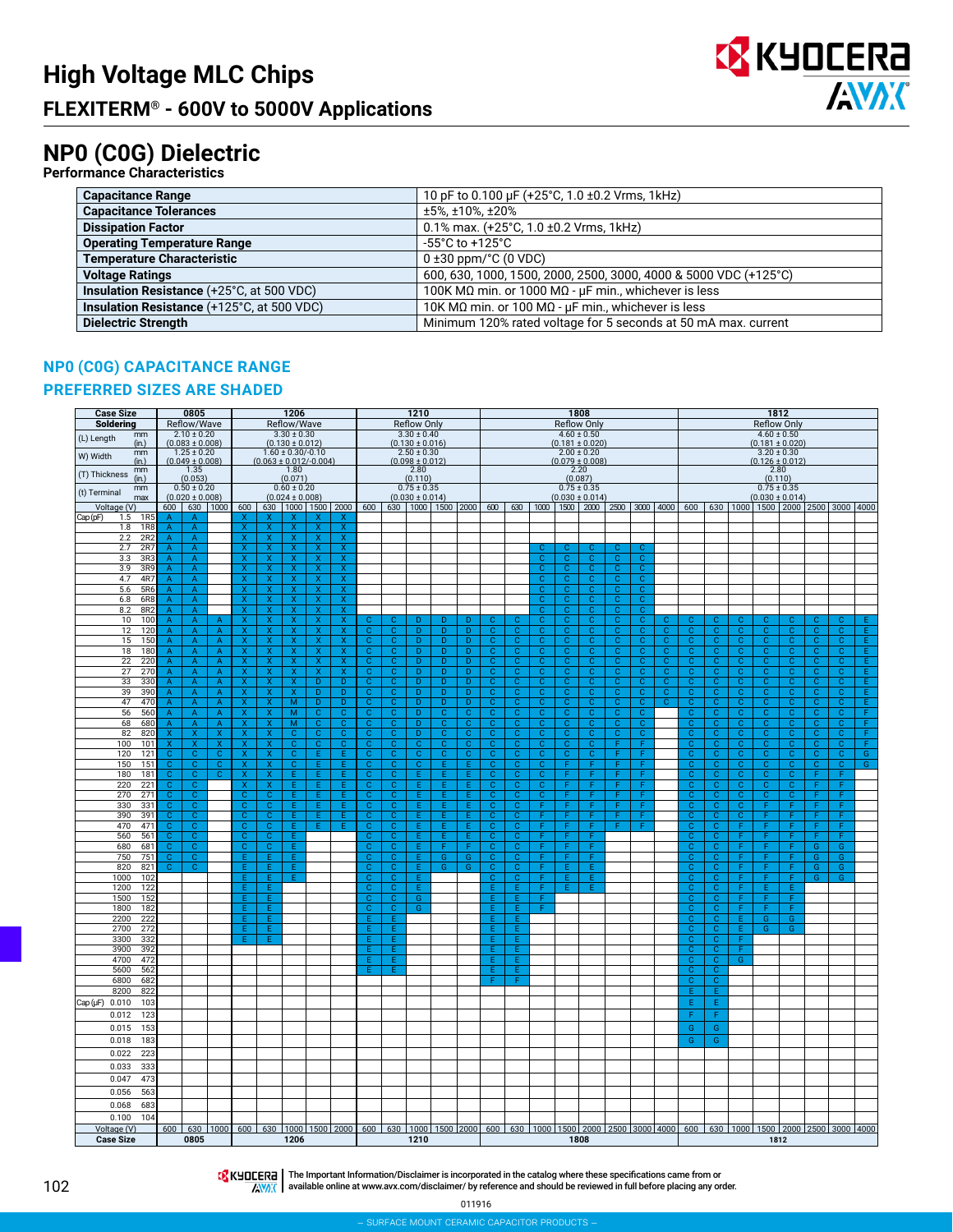

### **NP0 (C0G) CAPACITANCE RANGE**

#### **PREFERRED SIZES ARE SHADED**

| <b>Soldering</b><br>Reflow Only<br><b>Reflow Only</b><br>Reflow Only<br>$5.72 \pm 0.25$<br>$4.60 \pm 0.50$<br>$5.70 \pm 0.50$<br>mm<br>(L) Length<br>(in.)<br>$(0.181 \pm 0.020)$<br>$(0.224 \pm 0.020)$<br>$(0.225 \pm 0.010)$<br>$6.30 \pm 0.40$<br>$5.00 \pm 0.40$<br>$6.35 \pm 0.25$<br>mm<br>W) Width<br>$(0.248 \pm 0.016)$<br>$(0.197 \pm 0.016)$<br>$(0.250 \pm 0.010)$<br>(in.)<br>3.40<br>3.40<br>3.40<br>mm<br>(T) Thickness<br>(0.134)<br>(0.134)<br>(0.134)<br>(in.)<br>$0.85 \pm 0.35$<br>$0.75 \pm 0.35$<br>mm<br>$0.85 \pm 0.35$<br>(t) Terminal<br>$(0.030 \pm 0.014)$<br>$(0.033 \pm 0.014)$<br>max<br>600 630 1000<br>2500 3000 4000 600 630 1000<br>1500 2000 2500<br>3000 4000 5000<br>600<br>630<br>1000   1500   2000   2500<br>Voltage (V)<br>1500 2000<br>3000 4000 5000<br>Cap (pF)<br>1R5<br>1.5<br>1R <sub>8</sub><br>1.8<br>2R2<br>2.2<br>2R7<br>2.7<br>3R3<br>3.3<br>3R9<br>3.9<br>4.7<br>4R7<br>5.6<br>5R6<br>6R8<br>6.8<br>8.2<br>8R2<br>100<br>Ε<br>F<br>F<br>10<br>Ε<br>Ε<br>Ε<br>Ε<br>Ε<br>Ε<br>Ε<br>Ε<br>Ε<br>Ε<br>Е<br>Ε<br>Ε<br>Ε<br>Ε<br>Ε<br>Ε<br>Ε<br>Ε<br>Ε<br>Ε<br>Ε<br>Ε<br>12<br>120<br>E<br>Ε<br>Ε<br>Ε<br>E<br>E<br>Ε<br>E<br>Ε<br>Ε<br>E<br>Ε<br>E<br>Ε<br>E.<br>Ε<br>Ε<br>Ε<br>E<br>Ε<br>E<br>E<br>E.<br>E<br>F<br>F<br>E<br>E<br>E<br>E<br>E<br>Ε<br>E<br>Ė.<br>E<br>E<br>E<br>E<br>E.<br>E<br>F<br>F<br>15<br>150<br>Ε<br>Ε<br>E<br>E<br>Ε<br>E<br>E<br>E<br>E<br>E<br>18<br>180<br>E<br>Ε<br>E<br>Ε<br>E<br>E.<br>Ε<br>E<br>Ε<br>E<br>E<br>E.<br>E<br>Ε<br>Ε<br>Ε<br>E.<br>E<br>E<br>E.<br>E<br>F<br>F<br>Ε<br>Ε<br>Ε<br>22<br>220<br>E<br>E<br>E<br>E<br>E<br>E<br>Ε<br>E<br>E<br>E<br>E<br>E<br>E<br>E<br>F<br>F<br>Ε<br>E<br>E<br>Ε<br>E<br>E<br>E<br>Ε<br>E<br>Ε<br>E<br>E<br>E.<br>F<br>27<br>Ε<br>Ε<br>Ε<br>E<br>E<br>Ε<br>E.<br>E.<br>Ε<br>Ε<br>Ε<br>E.<br>E.<br>Ε<br>E.<br>F<br>270<br>Ε<br>Ε<br>Ε<br>Ε<br>Ε<br>Ε<br>F<br>E<br>E<br>E<br>E<br>E<br>E<br>E<br>E<br>F<br>33<br>330<br>Ε<br>Ε<br>Ε<br>E<br>E<br>Ε<br>E<br>E<br>Ε<br>Ε<br>Ε<br>E.<br>Ε<br>E<br>Ε<br>Ε<br>39<br>390<br>Ε<br>E.<br>E<br>Ε<br>E<br>Ε<br>Ε<br>E.<br>Ε<br>E.<br>Ε.<br>F<br>Ε<br>Ε<br>Ε<br>Ε<br>E.<br>Ε<br>Ε<br>Ε<br>Ε<br>Ε.<br>Ε<br>Ε<br>Ε<br>F<br>E<br>G<br>47<br>470<br>E.<br>Ε<br>Ε<br>E<br>E.<br>E<br>F<br>Ε<br>E<br>E<br>E<br>E.<br>E<br>E.<br>Ε<br>Ε<br>E<br>E.<br>E<br>E<br>E<br>E.<br>E<br>F<br>56<br>560<br>Ε<br>Ε<br>Ε<br>Ε<br>F<br>Ε<br>E<br>E.<br>E.<br>Ε<br>Ε<br>E.<br>E.<br>Ε.<br>Ε<br>F<br>G<br>E.<br>Ε<br>Ε<br>E.<br>E.<br>Ε<br>Ε<br>Ε.<br>Е<br>68<br>680<br>E<br>E<br>F<br>E<br>E.<br>E.<br>Ε.<br>F<br>G<br>E.<br>Ε<br>Ε<br>Ε<br>Ε<br>Ε<br>Ε<br>E.<br>Ε<br>Ε<br>Ε<br>Ε<br>Ε<br>Ε.<br>Ε<br>Ε<br>Ε<br>Ε<br>F<br>F<br>G<br>82<br>820<br>Ε<br>Ε<br>Ε<br>E<br>E<br>Ε<br>Ε<br>E<br>E<br>Ε<br>E<br>E<br>Ε<br>Ε<br>Ε<br>Ε<br>E.<br>Ε<br>E.<br>E<br>Ε.<br>E<br>G<br>100<br>101<br>Ε<br>Ε<br>Ε<br>Ε<br>E<br>E<br>Ε<br>F<br>Ε<br>E<br>E<br>Ε<br>E<br>E<br>E.<br>Ε<br>Ε<br>E<br>E.<br>Ε<br>E<br>E<br>E.<br>E<br>G<br>120<br>121<br>Ε<br>Ε<br>E<br>Ε<br>E<br>E<br>Ε<br>F<br>Ε<br>E<br>E<br>Ε<br>E.<br>E<br>Ε<br>Ε<br>Ε<br>E<br>E.<br>Ε<br>E<br>Ε<br>E.<br>E<br>G<br>G<br>E<br>E<br>E<br>E<br>E<br>F<br>Ε<br>E<br>E<br>E<br>E<br>E<br>E<br>G<br>G<br>150<br>151<br>Ε<br>E<br>E<br>E<br>Ε<br>Ε<br>Ε<br>E.<br>Ε<br>E<br>E<br>E<br>E<br>E<br>Ė.<br>E<br>F<br>Ε<br>E<br>Ė.<br>E<br>F<br>E<br>E<br>E.<br>E<br>Ġ<br>G<br>180<br>181<br>Ε<br>E<br>E<br>Ε<br>E<br>F<br>E<br>E<br>Ε<br>Ε<br>G<br>${\mathsf G}$<br>220<br>221<br>E<br>E<br>Ε<br>E<br>E.<br>F<br>Ε<br>E.<br>F<br>E<br>E<br>E.<br>Ε<br>Ε<br>Ε<br>E<br>Ε<br>Ε<br>F<br>Ε<br>Ε.<br>Ε<br>Ε<br>E<br>E<br>E<br>271<br>E<br>E<br>Ε<br>E<br>E<br>F<br>Ε<br>E<br>E<br>E<br>E<br>E<br>E<br>E<br>E<br>E<br>G<br>G<br>270<br>Ε<br>E<br>Ε<br>330<br>331<br>Ε<br>Ε<br>E<br>Ε<br>E<br>Ε<br>Ε<br>F<br>Ε<br>Ε<br>Ε<br>Ε<br>E.<br>Ε<br>Ε.<br>E<br>G<br>Ε<br>E.<br>Ε<br>Ε<br>Ε.<br>Ε<br>E<br>E<br>E<br>E<br>E<br>E<br>Ġ<br>390<br>391<br>Ε<br>Ε<br>Ε<br>E<br>E<br>Ε<br>E<br>Ε<br>Ε<br>E.<br>E<br>E<br>E<br>Е<br>Е<br>470<br>471<br>Ε<br>E.<br>E<br>E.<br>Ε<br>Ε<br>E.<br>E.<br>E.<br>E.<br>Ε.<br>G<br>Ε<br>Ε<br>E.<br>E.<br>E.<br>Ε<br>Е<br>Ε.<br>Е<br>Ε<br>560<br>561<br>E<br>E<br>E<br>E<br>Ε<br>E<br>E.<br>E.<br>Ε.<br>G<br>Ε<br>Ε<br>Ε<br>Ε<br>E.<br>Ε<br>Ε<br>E<br>Ε.<br>Ε<br>Ε<br>Ε<br>680<br>681<br>Ε<br>E<br>E<br>F<br>F<br>E<br>F<br>E<br>Ε.<br>Ε<br>Ε<br>Ε<br>Ε<br>E.<br>Ε<br>F<br>Ε<br>Ε.<br>Ε<br>E.<br>Ε<br>E<br>F<br>750<br>751<br>E<br>E<br>Ε<br>E<br>F<br>F<br>Ε<br>E<br>E<br>Ε<br>E<br>E<br>E.<br>Ε<br>E.<br>E<br>Ε.<br>E<br>F<br>E<br>F<br>820<br>821<br>Ε<br>Ε<br>Ε<br>Ε<br>F<br>F<br>Ε<br>E<br>E.<br>Ε<br>E.<br>F<br>E<br>E.<br>Ε<br>E.<br>Ε<br>F.<br>E<br>1000<br>102<br>Ε<br>Ε<br>Ε<br>Ε<br>E<br>F<br>F<br>Ε<br>E<br>E<br>Ε<br>E<br>F<br>F<br>Ε<br>E.<br>Ε<br>E<br>E<br>E.<br>Ε<br>122<br>E<br>E<br>E<br>E<br>Ġ<br>G<br>E<br>E<br>Ė.<br>G<br>G<br>Ë<br>E<br>E<br>F<br>Ë<br>1200<br>Ε<br>E<br>Ε<br>E<br>E<br>1500<br>152<br>Ε<br>E<br>F<br>G<br>F<br>G<br>G<br>E<br>Ε<br>F<br>G<br>Ε<br>Ε<br>E<br>F<br>Ε.<br>Ε<br>Ε<br>F<br>Е<br>F<br>Ε<br>E<br>F<br>$\overline{G}$<br>F<br>$\overline{G}$<br>E<br>1800<br>182<br>E<br>F<br>G<br>E<br>E<br>E<br>F<br>G<br>E<br>E<br>Ε<br>Ε<br>G<br>G<br>E<br>E<br>E<br>2200<br>222<br>G<br>G<br>Ε<br>E<br>Ε<br>G<br>G<br>E<br>E.<br>Ε<br>E<br>Ε<br>272<br>E<br>E<br>F<br>2700<br>Ε<br>G<br>G<br>E<br>E<br>E<br>G<br>E<br>E.<br>E<br>F<br>G<br>3300<br>332<br>Ε<br>Ε<br>G<br>Ε<br>G<br>G<br>Ε<br>Ε<br>E.<br>G<br>Ε<br>Ε.<br>Е<br>F<br>F<br>3900<br>392<br>E.<br>E<br>E.<br>G<br>G<br>G<br>Ε<br>E.<br>E<br>G<br>F<br>E.<br>Е<br>G<br>G<br>4700<br>472<br>Ε<br>E<br>G<br>G<br>Ε<br>G<br>Ε<br>E.<br>E.<br>G<br>F<br>F.<br>F<br>G<br>G<br>5600<br>562<br>F<br>F<br>G<br>G<br>F<br>F<br>F<br>F<br>G<br>G<br>6800<br>682<br>F<br>F<br>F<br>F<br>F<br>F<br>F<br>F<br>F<br>G<br>G<br>8200<br>822<br>G<br>G<br>G<br>G<br>G<br>G<br>G<br>G<br>G<br>Ġ<br>G<br>Cap (µF)<br>G<br>$0.010$ 103<br>Ġ<br>0.012 123<br>G<br>G<br>G<br>0.015<br>153<br>G<br>G<br>0.018<br>183<br>G<br>G<br>G<br>223<br>0.022<br>G<br>G<br>G<br>333<br>Ġ<br>0.033<br>G<br>G<br>473<br>0.047<br>G<br>G<br>G<br>563<br>Ġ<br>0.056<br>G<br>G<br>0.068<br>683<br>G<br>G<br>G<br>0.100<br>G<br>104<br>G.<br>600   630   1000   1500   2000   2500   3000   4000   600   630   1000   1500   2000   2500   3000   4000   5000<br>Voltage (V)<br><b>Case Size</b><br>1825<br>2220<br>2225 | <b>Case Size</b> |  |  | 1825 |  |  |  | 2220 |  |  |  |  | 2225 |  |  |
|--------------------------------------------------------------------------------------------------------------------------------------------------------------------------------------------------------------------------------------------------------------------------------------------------------------------------------------------------------------------------------------------------------------------------------------------------------------------------------------------------------------------------------------------------------------------------------------------------------------------------------------------------------------------------------------------------------------------------------------------------------------------------------------------------------------------------------------------------------------------------------------------------------------------------------------------------------------------------------------------------------------------------------------------------------------------------------------------------------------------------------------------------------------------------------------------------------------------------------------------------------------------------------------------------------------------------------------------------------------------------------------------------------------------------------------------------------------------------------------------------------------------------------------------------------------------------------------------------------------------------------------------------------------------------------------------------------------------------------------------------------------------------------------------------------------------------------------------------------------------------------------------------------------------------------------------------------------------------------------------------------------------------------------------------------------------------------------------------------------------------------------------------------------------------------------------------------------------------------------------------------------------------------------------------------------------------------------------------------------------------------------------------------------------------------------------------------------------------------------------------------------------------------------------------------------------------------------------------------------------------------------------------------------------------------------------------------------------------------------------------------------------------------------------------------------------------------------------------------------------------------------------------------------------------------------------------------------------------------------------------------------------------------------------------------------------------------------------------------------------------------------------------------------------------------------------------------------------------------------------------------------------------------------------------------------------------------------------------------------------------------------------------------------------------------------------------------------------------------------------------------------------------------------------------------------------------------------------------------------------------------------------------------------------------------------------------------------------------------------------------------------------------------------------------------------------------------------------------------------------------------------------------------------------------------------------------------------------------------------------------------------------------------------------------------------------------------------------------------------------------------------------------------------------------------------------------------------------------------------------------------------------------------------------------------------------------------------------------------------------------------------------------------------------------------------------------------------------------------------------------------------------------------------------------------------------------------------------------------------------------------------------------------------------------------------------------------------------------------------------------------------------------------------------------------------------------------------------------------------------------------------------------------------------------------------------------------------------------------------------------------------------------------------------------------------------------------------------------------------------------------------------------------------------------------------------------------------------------------------------------------------------------------------------------------------------------------------------------------------------------------------------------------------------------------------------------------------------------------------------------------------------------------------------------------------------------------------------------------------------------------------------------------------------------------------------------------------------------------------------------------------------------------------------------------------------------------------------------------------------------------------------------------------------------------------------------------------------------------------------------------------------------------------------------------------------------------------------------------------------------------------------------------------------------------------------------------------------------------------------------------------------------------------------------------------------------------------------------------------------------|------------------|--|--|------|--|--|--|------|--|--|--|--|------|--|--|
|                                                                                                                                                                                                                                                                                                                                                                                                                                                                                                                                                                                                                                                                                                                                                                                                                                                                                                                                                                                                                                                                                                                                                                                                                                                                                                                                                                                                                                                                                                                                                                                                                                                                                                                                                                                                                                                                                                                                                                                                                                                                                                                                                                                                                                                                                                                                                                                                                                                                                                                                                                                                                                                                                                                                                                                                                                                                                                                                                                                                                                                                                                                                                                                                                                                                                                                                                                                                                                                                                                                                                                                                                                                                                                                                                                                                                                                                                                                                                                                                                                                                                                                                                                                                                                                                                                                                                                                                                                                                                                                                                                                                                                                                                                                                                                                                                                                                                                                                                                                                                                                                                                                                                                                                                                                                                                                                                                                                                                                                                                                                                                                                                                                                                                                                                                                                                                                                                                                                                                                                                                                                                                                                                                                                                                                                                                                                                                          |                  |  |  |      |  |  |  |      |  |  |  |  |      |  |  |
|                                                                                                                                                                                                                                                                                                                                                                                                                                                                                                                                                                                                                                                                                                                                                                                                                                                                                                                                                                                                                                                                                                                                                                                                                                                                                                                                                                                                                                                                                                                                                                                                                                                                                                                                                                                                                                                                                                                                                                                                                                                                                                                                                                                                                                                                                                                                                                                                                                                                                                                                                                                                                                                                                                                                                                                                                                                                                                                                                                                                                                                                                                                                                                                                                                                                                                                                                                                                                                                                                                                                                                                                                                                                                                                                                                                                                                                                                                                                                                                                                                                                                                                                                                                                                                                                                                                                                                                                                                                                                                                                                                                                                                                                                                                                                                                                                                                                                                                                                                                                                                                                                                                                                                                                                                                                                                                                                                                                                                                                                                                                                                                                                                                                                                                                                                                                                                                                                                                                                                                                                                                                                                                                                                                                                                                                                                                                                                          |                  |  |  |      |  |  |  |      |  |  |  |  |      |  |  |
|                                                                                                                                                                                                                                                                                                                                                                                                                                                                                                                                                                                                                                                                                                                                                                                                                                                                                                                                                                                                                                                                                                                                                                                                                                                                                                                                                                                                                                                                                                                                                                                                                                                                                                                                                                                                                                                                                                                                                                                                                                                                                                                                                                                                                                                                                                                                                                                                                                                                                                                                                                                                                                                                                                                                                                                                                                                                                                                                                                                                                                                                                                                                                                                                                                                                                                                                                                                                                                                                                                                                                                                                                                                                                                                                                                                                                                                                                                                                                                                                                                                                                                                                                                                                                                                                                                                                                                                                                                                                                                                                                                                                                                                                                                                                                                                                                                                                                                                                                                                                                                                                                                                                                                                                                                                                                                                                                                                                                                                                                                                                                                                                                                                                                                                                                                                                                                                                                                                                                                                                                                                                                                                                                                                                                                                                                                                                                                          |                  |  |  |      |  |  |  |      |  |  |  |  |      |  |  |
|                                                                                                                                                                                                                                                                                                                                                                                                                                                                                                                                                                                                                                                                                                                                                                                                                                                                                                                                                                                                                                                                                                                                                                                                                                                                                                                                                                                                                                                                                                                                                                                                                                                                                                                                                                                                                                                                                                                                                                                                                                                                                                                                                                                                                                                                                                                                                                                                                                                                                                                                                                                                                                                                                                                                                                                                                                                                                                                                                                                                                                                                                                                                                                                                                                                                                                                                                                                                                                                                                                                                                                                                                                                                                                                                                                                                                                                                                                                                                                                                                                                                                                                                                                                                                                                                                                                                                                                                                                                                                                                                                                                                                                                                                                                                                                                                                                                                                                                                                                                                                                                                                                                                                                                                                                                                                                                                                                                                                                                                                                                                                                                                                                                                                                                                                                                                                                                                                                                                                                                                                                                                                                                                                                                                                                                                                                                                                                          |                  |  |  |      |  |  |  |      |  |  |  |  |      |  |  |
|                                                                                                                                                                                                                                                                                                                                                                                                                                                                                                                                                                                                                                                                                                                                                                                                                                                                                                                                                                                                                                                                                                                                                                                                                                                                                                                                                                                                                                                                                                                                                                                                                                                                                                                                                                                                                                                                                                                                                                                                                                                                                                                                                                                                                                                                                                                                                                                                                                                                                                                                                                                                                                                                                                                                                                                                                                                                                                                                                                                                                                                                                                                                                                                                                                                                                                                                                                                                                                                                                                                                                                                                                                                                                                                                                                                                                                                                                                                                                                                                                                                                                                                                                                                                                                                                                                                                                                                                                                                                                                                                                                                                                                                                                                                                                                                                                                                                                                                                                                                                                                                                                                                                                                                                                                                                                                                                                                                                                                                                                                                                                                                                                                                                                                                                                                                                                                                                                                                                                                                                                                                                                                                                                                                                                                                                                                                                                                          |                  |  |  |      |  |  |  |      |  |  |  |  |      |  |  |
|                                                                                                                                                                                                                                                                                                                                                                                                                                                                                                                                                                                                                                                                                                                                                                                                                                                                                                                                                                                                                                                                                                                                                                                                                                                                                                                                                                                                                                                                                                                                                                                                                                                                                                                                                                                                                                                                                                                                                                                                                                                                                                                                                                                                                                                                                                                                                                                                                                                                                                                                                                                                                                                                                                                                                                                                                                                                                                                                                                                                                                                                                                                                                                                                                                                                                                                                                                                                                                                                                                                                                                                                                                                                                                                                                                                                                                                                                                                                                                                                                                                                                                                                                                                                                                                                                                                                                                                                                                                                                                                                                                                                                                                                                                                                                                                                                                                                                                                                                                                                                                                                                                                                                                                                                                                                                                                                                                                                                                                                                                                                                                                                                                                                                                                                                                                                                                                                                                                                                                                                                                                                                                                                                                                                                                                                                                                                                                          |                  |  |  |      |  |  |  |      |  |  |  |  |      |  |  |
|                                                                                                                                                                                                                                                                                                                                                                                                                                                                                                                                                                                                                                                                                                                                                                                                                                                                                                                                                                                                                                                                                                                                                                                                                                                                                                                                                                                                                                                                                                                                                                                                                                                                                                                                                                                                                                                                                                                                                                                                                                                                                                                                                                                                                                                                                                                                                                                                                                                                                                                                                                                                                                                                                                                                                                                                                                                                                                                                                                                                                                                                                                                                                                                                                                                                                                                                                                                                                                                                                                                                                                                                                                                                                                                                                                                                                                                                                                                                                                                                                                                                                                                                                                                                                                                                                                                                                                                                                                                                                                                                                                                                                                                                                                                                                                                                                                                                                                                                                                                                                                                                                                                                                                                                                                                                                                                                                                                                                                                                                                                                                                                                                                                                                                                                                                                                                                                                                                                                                                                                                                                                                                                                                                                                                                                                                                                                                                          |                  |  |  |      |  |  |  |      |  |  |  |  |      |  |  |
|                                                                                                                                                                                                                                                                                                                                                                                                                                                                                                                                                                                                                                                                                                                                                                                                                                                                                                                                                                                                                                                                                                                                                                                                                                                                                                                                                                                                                                                                                                                                                                                                                                                                                                                                                                                                                                                                                                                                                                                                                                                                                                                                                                                                                                                                                                                                                                                                                                                                                                                                                                                                                                                                                                                                                                                                                                                                                                                                                                                                                                                                                                                                                                                                                                                                                                                                                                                                                                                                                                                                                                                                                                                                                                                                                                                                                                                                                                                                                                                                                                                                                                                                                                                                                                                                                                                                                                                                                                                                                                                                                                                                                                                                                                                                                                                                                                                                                                                                                                                                                                                                                                                                                                                                                                                                                                                                                                                                                                                                                                                                                                                                                                                                                                                                                                                                                                                                                                                                                                                                                                                                                                                                                                                                                                                                                                                                                                          |                  |  |  |      |  |  |  |      |  |  |  |  |      |  |  |
| 600 630 1000 1500 2000 2500 3000 4000 5000                                                                                                                                                                                                                                                                                                                                                                                                                                                                                                                                                                                                                                                                                                                                                                                                                                                                                                                                                                                                                                                                                                                                                                                                                                                                                                                                                                                                                                                                                                                                                                                                                                                                                                                                                                                                                                                                                                                                                                                                                                                                                                                                                                                                                                                                                                                                                                                                                                                                                                                                                                                                                                                                                                                                                                                                                                                                                                                                                                                                                                                                                                                                                                                                                                                                                                                                                                                                                                                                                                                                                                                                                                                                                                                                                                                                                                                                                                                                                                                                                                                                                                                                                                                                                                                                                                                                                                                                                                                                                                                                                                                                                                                                                                                                                                                                                                                                                                                                                                                                                                                                                                                                                                                                                                                                                                                                                                                                                                                                                                                                                                                                                                                                                                                                                                                                                                                                                                                                                                                                                                                                                                                                                                                                                                                                                                                               |                  |  |  |      |  |  |  |      |  |  |  |  |      |  |  |
|                                                                                                                                                                                                                                                                                                                                                                                                                                                                                                                                                                                                                                                                                                                                                                                                                                                                                                                                                                                                                                                                                                                                                                                                                                                                                                                                                                                                                                                                                                                                                                                                                                                                                                                                                                                                                                                                                                                                                                                                                                                                                                                                                                                                                                                                                                                                                                                                                                                                                                                                                                                                                                                                                                                                                                                                                                                                                                                                                                                                                                                                                                                                                                                                                                                                                                                                                                                                                                                                                                                                                                                                                                                                                                                                                                                                                                                                                                                                                                                                                                                                                                                                                                                                                                                                                                                                                                                                                                                                                                                                                                                                                                                                                                                                                                                                                                                                                                                                                                                                                                                                                                                                                                                                                                                                                                                                                                                                                                                                                                                                                                                                                                                                                                                                                                                                                                                                                                                                                                                                                                                                                                                                                                                                                                                                                                                                                                          |                  |  |  |      |  |  |  |      |  |  |  |  |      |  |  |
|                                                                                                                                                                                                                                                                                                                                                                                                                                                                                                                                                                                                                                                                                                                                                                                                                                                                                                                                                                                                                                                                                                                                                                                                                                                                                                                                                                                                                                                                                                                                                                                                                                                                                                                                                                                                                                                                                                                                                                                                                                                                                                                                                                                                                                                                                                                                                                                                                                                                                                                                                                                                                                                                                                                                                                                                                                                                                                                                                                                                                                                                                                                                                                                                                                                                                                                                                                                                                                                                                                                                                                                                                                                                                                                                                                                                                                                                                                                                                                                                                                                                                                                                                                                                                                                                                                                                                                                                                                                                                                                                                                                                                                                                                                                                                                                                                                                                                                                                                                                                                                                                                                                                                                                                                                                                                                                                                                                                                                                                                                                                                                                                                                                                                                                                                                                                                                                                                                                                                                                                                                                                                                                                                                                                                                                                                                                                                                          |                  |  |  |      |  |  |  |      |  |  |  |  |      |  |  |
|                                                                                                                                                                                                                                                                                                                                                                                                                                                                                                                                                                                                                                                                                                                                                                                                                                                                                                                                                                                                                                                                                                                                                                                                                                                                                                                                                                                                                                                                                                                                                                                                                                                                                                                                                                                                                                                                                                                                                                                                                                                                                                                                                                                                                                                                                                                                                                                                                                                                                                                                                                                                                                                                                                                                                                                                                                                                                                                                                                                                                                                                                                                                                                                                                                                                                                                                                                                                                                                                                                                                                                                                                                                                                                                                                                                                                                                                                                                                                                                                                                                                                                                                                                                                                                                                                                                                                                                                                                                                                                                                                                                                                                                                                                                                                                                                                                                                                                                                                                                                                                                                                                                                                                                                                                                                                                                                                                                                                                                                                                                                                                                                                                                                                                                                                                                                                                                                                                                                                                                                                                                                                                                                                                                                                                                                                                                                                                          |                  |  |  |      |  |  |  |      |  |  |  |  |      |  |  |
|                                                                                                                                                                                                                                                                                                                                                                                                                                                                                                                                                                                                                                                                                                                                                                                                                                                                                                                                                                                                                                                                                                                                                                                                                                                                                                                                                                                                                                                                                                                                                                                                                                                                                                                                                                                                                                                                                                                                                                                                                                                                                                                                                                                                                                                                                                                                                                                                                                                                                                                                                                                                                                                                                                                                                                                                                                                                                                                                                                                                                                                                                                                                                                                                                                                                                                                                                                                                                                                                                                                                                                                                                                                                                                                                                                                                                                                                                                                                                                                                                                                                                                                                                                                                                                                                                                                                                                                                                                                                                                                                                                                                                                                                                                                                                                                                                                                                                                                                                                                                                                                                                                                                                                                                                                                                                                                                                                                                                                                                                                                                                                                                                                                                                                                                                                                                                                                                                                                                                                                                                                                                                                                                                                                                                                                                                                                                                                          |                  |  |  |      |  |  |  |      |  |  |  |  |      |  |  |
|                                                                                                                                                                                                                                                                                                                                                                                                                                                                                                                                                                                                                                                                                                                                                                                                                                                                                                                                                                                                                                                                                                                                                                                                                                                                                                                                                                                                                                                                                                                                                                                                                                                                                                                                                                                                                                                                                                                                                                                                                                                                                                                                                                                                                                                                                                                                                                                                                                                                                                                                                                                                                                                                                                                                                                                                                                                                                                                                                                                                                                                                                                                                                                                                                                                                                                                                                                                                                                                                                                                                                                                                                                                                                                                                                                                                                                                                                                                                                                                                                                                                                                                                                                                                                                                                                                                                                                                                                                                                                                                                                                                                                                                                                                                                                                                                                                                                                                                                                                                                                                                                                                                                                                                                                                                                                                                                                                                                                                                                                                                                                                                                                                                                                                                                                                                                                                                                                                                                                                                                                                                                                                                                                                                                                                                                                                                                                                          |                  |  |  |      |  |  |  |      |  |  |  |  |      |  |  |
|                                                                                                                                                                                                                                                                                                                                                                                                                                                                                                                                                                                                                                                                                                                                                                                                                                                                                                                                                                                                                                                                                                                                                                                                                                                                                                                                                                                                                                                                                                                                                                                                                                                                                                                                                                                                                                                                                                                                                                                                                                                                                                                                                                                                                                                                                                                                                                                                                                                                                                                                                                                                                                                                                                                                                                                                                                                                                                                                                                                                                                                                                                                                                                                                                                                                                                                                                                                                                                                                                                                                                                                                                                                                                                                                                                                                                                                                                                                                                                                                                                                                                                                                                                                                                                                                                                                                                                                                                                                                                                                                                                                                                                                                                                                                                                                                                                                                                                                                                                                                                                                                                                                                                                                                                                                                                                                                                                                                                                                                                                                                                                                                                                                                                                                                                                                                                                                                                                                                                                                                                                                                                                                                                                                                                                                                                                                                                                          |                  |  |  |      |  |  |  |      |  |  |  |  |      |  |  |
|                                                                                                                                                                                                                                                                                                                                                                                                                                                                                                                                                                                                                                                                                                                                                                                                                                                                                                                                                                                                                                                                                                                                                                                                                                                                                                                                                                                                                                                                                                                                                                                                                                                                                                                                                                                                                                                                                                                                                                                                                                                                                                                                                                                                                                                                                                                                                                                                                                                                                                                                                                                                                                                                                                                                                                                                                                                                                                                                                                                                                                                                                                                                                                                                                                                                                                                                                                                                                                                                                                                                                                                                                                                                                                                                                                                                                                                                                                                                                                                                                                                                                                                                                                                                                                                                                                                                                                                                                                                                                                                                                                                                                                                                                                                                                                                                                                                                                                                                                                                                                                                                                                                                                                                                                                                                                                                                                                                                                                                                                                                                                                                                                                                                                                                                                                                                                                                                                                                                                                                                                                                                                                                                                                                                                                                                                                                                                                          |                  |  |  |      |  |  |  |      |  |  |  |  |      |  |  |
|                                                                                                                                                                                                                                                                                                                                                                                                                                                                                                                                                                                                                                                                                                                                                                                                                                                                                                                                                                                                                                                                                                                                                                                                                                                                                                                                                                                                                                                                                                                                                                                                                                                                                                                                                                                                                                                                                                                                                                                                                                                                                                                                                                                                                                                                                                                                                                                                                                                                                                                                                                                                                                                                                                                                                                                                                                                                                                                                                                                                                                                                                                                                                                                                                                                                                                                                                                                                                                                                                                                                                                                                                                                                                                                                                                                                                                                                                                                                                                                                                                                                                                                                                                                                                                                                                                                                                                                                                                                                                                                                                                                                                                                                                                                                                                                                                                                                                                                                                                                                                                                                                                                                                                                                                                                                                                                                                                                                                                                                                                                                                                                                                                                                                                                                                                                                                                                                                                                                                                                                                                                                                                                                                                                                                                                                                                                                                                          |                  |  |  |      |  |  |  |      |  |  |  |  |      |  |  |
|                                                                                                                                                                                                                                                                                                                                                                                                                                                                                                                                                                                                                                                                                                                                                                                                                                                                                                                                                                                                                                                                                                                                                                                                                                                                                                                                                                                                                                                                                                                                                                                                                                                                                                                                                                                                                                                                                                                                                                                                                                                                                                                                                                                                                                                                                                                                                                                                                                                                                                                                                                                                                                                                                                                                                                                                                                                                                                                                                                                                                                                                                                                                                                                                                                                                                                                                                                                                                                                                                                                                                                                                                                                                                                                                                                                                                                                                                                                                                                                                                                                                                                                                                                                                                                                                                                                                                                                                                                                                                                                                                                                                                                                                                                                                                                                                                                                                                                                                                                                                                                                                                                                                                                                                                                                                                                                                                                                                                                                                                                                                                                                                                                                                                                                                                                                                                                                                                                                                                                                                                                                                                                                                                                                                                                                                                                                                                                          |                  |  |  |      |  |  |  |      |  |  |  |  |      |  |  |
|                                                                                                                                                                                                                                                                                                                                                                                                                                                                                                                                                                                                                                                                                                                                                                                                                                                                                                                                                                                                                                                                                                                                                                                                                                                                                                                                                                                                                                                                                                                                                                                                                                                                                                                                                                                                                                                                                                                                                                                                                                                                                                                                                                                                                                                                                                                                                                                                                                                                                                                                                                                                                                                                                                                                                                                                                                                                                                                                                                                                                                                                                                                                                                                                                                                                                                                                                                                                                                                                                                                                                                                                                                                                                                                                                                                                                                                                                                                                                                                                                                                                                                                                                                                                                                                                                                                                                                                                                                                                                                                                                                                                                                                                                                                                                                                                                                                                                                                                                                                                                                                                                                                                                                                                                                                                                                                                                                                                                                                                                                                                                                                                                                                                                                                                                                                                                                                                                                                                                                                                                                                                                                                                                                                                                                                                                                                                                                          |                  |  |  |      |  |  |  |      |  |  |  |  |      |  |  |
|                                                                                                                                                                                                                                                                                                                                                                                                                                                                                                                                                                                                                                                                                                                                                                                                                                                                                                                                                                                                                                                                                                                                                                                                                                                                                                                                                                                                                                                                                                                                                                                                                                                                                                                                                                                                                                                                                                                                                                                                                                                                                                                                                                                                                                                                                                                                                                                                                                                                                                                                                                                                                                                                                                                                                                                                                                                                                                                                                                                                                                                                                                                                                                                                                                                                                                                                                                                                                                                                                                                                                                                                                                                                                                                                                                                                                                                                                                                                                                                                                                                                                                                                                                                                                                                                                                                                                                                                                                                                                                                                                                                                                                                                                                                                                                                                                                                                                                                                                                                                                                                                                                                                                                                                                                                                                                                                                                                                                                                                                                                                                                                                                                                                                                                                                                                                                                                                                                                                                                                                                                                                                                                                                                                                                                                                                                                                                                          |                  |  |  |      |  |  |  |      |  |  |  |  |      |  |  |
|                                                                                                                                                                                                                                                                                                                                                                                                                                                                                                                                                                                                                                                                                                                                                                                                                                                                                                                                                                                                                                                                                                                                                                                                                                                                                                                                                                                                                                                                                                                                                                                                                                                                                                                                                                                                                                                                                                                                                                                                                                                                                                                                                                                                                                                                                                                                                                                                                                                                                                                                                                                                                                                                                                                                                                                                                                                                                                                                                                                                                                                                                                                                                                                                                                                                                                                                                                                                                                                                                                                                                                                                                                                                                                                                                                                                                                                                                                                                                                                                                                                                                                                                                                                                                                                                                                                                                                                                                                                                                                                                                                                                                                                                                                                                                                                                                                                                                                                                                                                                                                                                                                                                                                                                                                                                                                                                                                                                                                                                                                                                                                                                                                                                                                                                                                                                                                                                                                                                                                                                                                                                                                                                                                                                                                                                                                                                                                          |                  |  |  |      |  |  |  |      |  |  |  |  |      |  |  |
|                                                                                                                                                                                                                                                                                                                                                                                                                                                                                                                                                                                                                                                                                                                                                                                                                                                                                                                                                                                                                                                                                                                                                                                                                                                                                                                                                                                                                                                                                                                                                                                                                                                                                                                                                                                                                                                                                                                                                                                                                                                                                                                                                                                                                                                                                                                                                                                                                                                                                                                                                                                                                                                                                                                                                                                                                                                                                                                                                                                                                                                                                                                                                                                                                                                                                                                                                                                                                                                                                                                                                                                                                                                                                                                                                                                                                                                                                                                                                                                                                                                                                                                                                                                                                                                                                                                                                                                                                                                                                                                                                                                                                                                                                                                                                                                                                                                                                                                                                                                                                                                                                                                                                                                                                                                                                                                                                                                                                                                                                                                                                                                                                                                                                                                                                                                                                                                                                                                                                                                                                                                                                                                                                                                                                                                                                                                                                                          |                  |  |  |      |  |  |  |      |  |  |  |  |      |  |  |
|                                                                                                                                                                                                                                                                                                                                                                                                                                                                                                                                                                                                                                                                                                                                                                                                                                                                                                                                                                                                                                                                                                                                                                                                                                                                                                                                                                                                                                                                                                                                                                                                                                                                                                                                                                                                                                                                                                                                                                                                                                                                                                                                                                                                                                                                                                                                                                                                                                                                                                                                                                                                                                                                                                                                                                                                                                                                                                                                                                                                                                                                                                                                                                                                                                                                                                                                                                                                                                                                                                                                                                                                                                                                                                                                                                                                                                                                                                                                                                                                                                                                                                                                                                                                                                                                                                                                                                                                                                                                                                                                                                                                                                                                                                                                                                                                                                                                                                                                                                                                                                                                                                                                                                                                                                                                                                                                                                                                                                                                                                                                                                                                                                                                                                                                                                                                                                                                                                                                                                                                                                                                                                                                                                                                                                                                                                                                                                          |                  |  |  |      |  |  |  |      |  |  |  |  |      |  |  |
|                                                                                                                                                                                                                                                                                                                                                                                                                                                                                                                                                                                                                                                                                                                                                                                                                                                                                                                                                                                                                                                                                                                                                                                                                                                                                                                                                                                                                                                                                                                                                                                                                                                                                                                                                                                                                                                                                                                                                                                                                                                                                                                                                                                                                                                                                                                                                                                                                                                                                                                                                                                                                                                                                                                                                                                                                                                                                                                                                                                                                                                                                                                                                                                                                                                                                                                                                                                                                                                                                                                                                                                                                                                                                                                                                                                                                                                                                                                                                                                                                                                                                                                                                                                                                                                                                                                                                                                                                                                                                                                                                                                                                                                                                                                                                                                                                                                                                                                                                                                                                                                                                                                                                                                                                                                                                                                                                                                                                                                                                                                                                                                                                                                                                                                                                                                                                                                                                                                                                                                                                                                                                                                                                                                                                                                                                                                                                                          |                  |  |  |      |  |  |  |      |  |  |  |  |      |  |  |
|                                                                                                                                                                                                                                                                                                                                                                                                                                                                                                                                                                                                                                                                                                                                                                                                                                                                                                                                                                                                                                                                                                                                                                                                                                                                                                                                                                                                                                                                                                                                                                                                                                                                                                                                                                                                                                                                                                                                                                                                                                                                                                                                                                                                                                                                                                                                                                                                                                                                                                                                                                                                                                                                                                                                                                                                                                                                                                                                                                                                                                                                                                                                                                                                                                                                                                                                                                                                                                                                                                                                                                                                                                                                                                                                                                                                                                                                                                                                                                                                                                                                                                                                                                                                                                                                                                                                                                                                                                                                                                                                                                                                                                                                                                                                                                                                                                                                                                                                                                                                                                                                                                                                                                                                                                                                                                                                                                                                                                                                                                                                                                                                                                                                                                                                                                                                                                                                                                                                                                                                                                                                                                                                                                                                                                                                                                                                                                          |                  |  |  |      |  |  |  |      |  |  |  |  |      |  |  |
|                                                                                                                                                                                                                                                                                                                                                                                                                                                                                                                                                                                                                                                                                                                                                                                                                                                                                                                                                                                                                                                                                                                                                                                                                                                                                                                                                                                                                                                                                                                                                                                                                                                                                                                                                                                                                                                                                                                                                                                                                                                                                                                                                                                                                                                                                                                                                                                                                                                                                                                                                                                                                                                                                                                                                                                                                                                                                                                                                                                                                                                                                                                                                                                                                                                                                                                                                                                                                                                                                                                                                                                                                                                                                                                                                                                                                                                                                                                                                                                                                                                                                                                                                                                                                                                                                                                                                                                                                                                                                                                                                                                                                                                                                                                                                                                                                                                                                                                                                                                                                                                                                                                                                                                                                                                                                                                                                                                                                                                                                                                                                                                                                                                                                                                                                                                                                                                                                                                                                                                                                                                                                                                                                                                                                                                                                                                                                                          |                  |  |  |      |  |  |  |      |  |  |  |  |      |  |  |
|                                                                                                                                                                                                                                                                                                                                                                                                                                                                                                                                                                                                                                                                                                                                                                                                                                                                                                                                                                                                                                                                                                                                                                                                                                                                                                                                                                                                                                                                                                                                                                                                                                                                                                                                                                                                                                                                                                                                                                                                                                                                                                                                                                                                                                                                                                                                                                                                                                                                                                                                                                                                                                                                                                                                                                                                                                                                                                                                                                                                                                                                                                                                                                                                                                                                                                                                                                                                                                                                                                                                                                                                                                                                                                                                                                                                                                                                                                                                                                                                                                                                                                                                                                                                                                                                                                                                                                                                                                                                                                                                                                                                                                                                                                                                                                                                                                                                                                                                                                                                                                                                                                                                                                                                                                                                                                                                                                                                                                                                                                                                                                                                                                                                                                                                                                                                                                                                                                                                                                                                                                                                                                                                                                                                                                                                                                                                                                          |                  |  |  |      |  |  |  |      |  |  |  |  |      |  |  |
|                                                                                                                                                                                                                                                                                                                                                                                                                                                                                                                                                                                                                                                                                                                                                                                                                                                                                                                                                                                                                                                                                                                                                                                                                                                                                                                                                                                                                                                                                                                                                                                                                                                                                                                                                                                                                                                                                                                                                                                                                                                                                                                                                                                                                                                                                                                                                                                                                                                                                                                                                                                                                                                                                                                                                                                                                                                                                                                                                                                                                                                                                                                                                                                                                                                                                                                                                                                                                                                                                                                                                                                                                                                                                                                                                                                                                                                                                                                                                                                                                                                                                                                                                                                                                                                                                                                                                                                                                                                                                                                                                                                                                                                                                                                                                                                                                                                                                                                                                                                                                                                                                                                                                                                                                                                                                                                                                                                                                                                                                                                                                                                                                                                                                                                                                                                                                                                                                                                                                                                                                                                                                                                                                                                                                                                                                                                                                                          |                  |  |  |      |  |  |  |      |  |  |  |  |      |  |  |
|                                                                                                                                                                                                                                                                                                                                                                                                                                                                                                                                                                                                                                                                                                                                                                                                                                                                                                                                                                                                                                                                                                                                                                                                                                                                                                                                                                                                                                                                                                                                                                                                                                                                                                                                                                                                                                                                                                                                                                                                                                                                                                                                                                                                                                                                                                                                                                                                                                                                                                                                                                                                                                                                                                                                                                                                                                                                                                                                                                                                                                                                                                                                                                                                                                                                                                                                                                                                                                                                                                                                                                                                                                                                                                                                                                                                                                                                                                                                                                                                                                                                                                                                                                                                                                                                                                                                                                                                                                                                                                                                                                                                                                                                                                                                                                                                                                                                                                                                                                                                                                                                                                                                                                                                                                                                                                                                                                                                                                                                                                                                                                                                                                                                                                                                                                                                                                                                                                                                                                                                                                                                                                                                                                                                                                                                                                                                                                          |                  |  |  |      |  |  |  |      |  |  |  |  |      |  |  |
|                                                                                                                                                                                                                                                                                                                                                                                                                                                                                                                                                                                                                                                                                                                                                                                                                                                                                                                                                                                                                                                                                                                                                                                                                                                                                                                                                                                                                                                                                                                                                                                                                                                                                                                                                                                                                                                                                                                                                                                                                                                                                                                                                                                                                                                                                                                                                                                                                                                                                                                                                                                                                                                                                                                                                                                                                                                                                                                                                                                                                                                                                                                                                                                                                                                                                                                                                                                                                                                                                                                                                                                                                                                                                                                                                                                                                                                                                                                                                                                                                                                                                                                                                                                                                                                                                                                                                                                                                                                                                                                                                                                                                                                                                                                                                                                                                                                                                                                                                                                                                                                                                                                                                                                                                                                                                                                                                                                                                                                                                                                                                                                                                                                                                                                                                                                                                                                                                                                                                                                                                                                                                                                                                                                                                                                                                                                                                                          |                  |  |  |      |  |  |  |      |  |  |  |  |      |  |  |
|                                                                                                                                                                                                                                                                                                                                                                                                                                                                                                                                                                                                                                                                                                                                                                                                                                                                                                                                                                                                                                                                                                                                                                                                                                                                                                                                                                                                                                                                                                                                                                                                                                                                                                                                                                                                                                                                                                                                                                                                                                                                                                                                                                                                                                                                                                                                                                                                                                                                                                                                                                                                                                                                                                                                                                                                                                                                                                                                                                                                                                                                                                                                                                                                                                                                                                                                                                                                                                                                                                                                                                                                                                                                                                                                                                                                                                                                                                                                                                                                                                                                                                                                                                                                                                                                                                                                                                                                                                                                                                                                                                                                                                                                                                                                                                                                                                                                                                                                                                                                                                                                                                                                                                                                                                                                                                                                                                                                                                                                                                                                                                                                                                                                                                                                                                                                                                                                                                                                                                                                                                                                                                                                                                                                                                                                                                                                                                          |                  |  |  |      |  |  |  |      |  |  |  |  |      |  |  |
|                                                                                                                                                                                                                                                                                                                                                                                                                                                                                                                                                                                                                                                                                                                                                                                                                                                                                                                                                                                                                                                                                                                                                                                                                                                                                                                                                                                                                                                                                                                                                                                                                                                                                                                                                                                                                                                                                                                                                                                                                                                                                                                                                                                                                                                                                                                                                                                                                                                                                                                                                                                                                                                                                                                                                                                                                                                                                                                                                                                                                                                                                                                                                                                                                                                                                                                                                                                                                                                                                                                                                                                                                                                                                                                                                                                                                                                                                                                                                                                                                                                                                                                                                                                                                                                                                                                                                                                                                                                                                                                                                                                                                                                                                                                                                                                                                                                                                                                                                                                                                                                                                                                                                                                                                                                                                                                                                                                                                                                                                                                                                                                                                                                                                                                                                                                                                                                                                                                                                                                                                                                                                                                                                                                                                                                                                                                                                                          |                  |  |  |      |  |  |  |      |  |  |  |  |      |  |  |
|                                                                                                                                                                                                                                                                                                                                                                                                                                                                                                                                                                                                                                                                                                                                                                                                                                                                                                                                                                                                                                                                                                                                                                                                                                                                                                                                                                                                                                                                                                                                                                                                                                                                                                                                                                                                                                                                                                                                                                                                                                                                                                                                                                                                                                                                                                                                                                                                                                                                                                                                                                                                                                                                                                                                                                                                                                                                                                                                                                                                                                                                                                                                                                                                                                                                                                                                                                                                                                                                                                                                                                                                                                                                                                                                                                                                                                                                                                                                                                                                                                                                                                                                                                                                                                                                                                                                                                                                                                                                                                                                                                                                                                                                                                                                                                                                                                                                                                                                                                                                                                                                                                                                                                                                                                                                                                                                                                                                                                                                                                                                                                                                                                                                                                                                                                                                                                                                                                                                                                                                                                                                                                                                                                                                                                                                                                                                                                          |                  |  |  |      |  |  |  |      |  |  |  |  |      |  |  |
|                                                                                                                                                                                                                                                                                                                                                                                                                                                                                                                                                                                                                                                                                                                                                                                                                                                                                                                                                                                                                                                                                                                                                                                                                                                                                                                                                                                                                                                                                                                                                                                                                                                                                                                                                                                                                                                                                                                                                                                                                                                                                                                                                                                                                                                                                                                                                                                                                                                                                                                                                                                                                                                                                                                                                                                                                                                                                                                                                                                                                                                                                                                                                                                                                                                                                                                                                                                                                                                                                                                                                                                                                                                                                                                                                                                                                                                                                                                                                                                                                                                                                                                                                                                                                                                                                                                                                                                                                                                                                                                                                                                                                                                                                                                                                                                                                                                                                                                                                                                                                                                                                                                                                                                                                                                                                                                                                                                                                                                                                                                                                                                                                                                                                                                                                                                                                                                                                                                                                                                                                                                                                                                                                                                                                                                                                                                                                                          |                  |  |  |      |  |  |  |      |  |  |  |  |      |  |  |
|                                                                                                                                                                                                                                                                                                                                                                                                                                                                                                                                                                                                                                                                                                                                                                                                                                                                                                                                                                                                                                                                                                                                                                                                                                                                                                                                                                                                                                                                                                                                                                                                                                                                                                                                                                                                                                                                                                                                                                                                                                                                                                                                                                                                                                                                                                                                                                                                                                                                                                                                                                                                                                                                                                                                                                                                                                                                                                                                                                                                                                                                                                                                                                                                                                                                                                                                                                                                                                                                                                                                                                                                                                                                                                                                                                                                                                                                                                                                                                                                                                                                                                                                                                                                                                                                                                                                                                                                                                                                                                                                                                                                                                                                                                                                                                                                                                                                                                                                                                                                                                                                                                                                                                                                                                                                                                                                                                                                                                                                                                                                                                                                                                                                                                                                                                                                                                                                                                                                                                                                                                                                                                                                                                                                                                                                                                                                                                          |                  |  |  |      |  |  |  |      |  |  |  |  |      |  |  |
|                                                                                                                                                                                                                                                                                                                                                                                                                                                                                                                                                                                                                                                                                                                                                                                                                                                                                                                                                                                                                                                                                                                                                                                                                                                                                                                                                                                                                                                                                                                                                                                                                                                                                                                                                                                                                                                                                                                                                                                                                                                                                                                                                                                                                                                                                                                                                                                                                                                                                                                                                                                                                                                                                                                                                                                                                                                                                                                                                                                                                                                                                                                                                                                                                                                                                                                                                                                                                                                                                                                                                                                                                                                                                                                                                                                                                                                                                                                                                                                                                                                                                                                                                                                                                                                                                                                                                                                                                                                                                                                                                                                                                                                                                                                                                                                                                                                                                                                                                                                                                                                                                                                                                                                                                                                                                                                                                                                                                                                                                                                                                                                                                                                                                                                                                                                                                                                                                                                                                                                                                                                                                                                                                                                                                                                                                                                                                                          |                  |  |  |      |  |  |  |      |  |  |  |  |      |  |  |
|                                                                                                                                                                                                                                                                                                                                                                                                                                                                                                                                                                                                                                                                                                                                                                                                                                                                                                                                                                                                                                                                                                                                                                                                                                                                                                                                                                                                                                                                                                                                                                                                                                                                                                                                                                                                                                                                                                                                                                                                                                                                                                                                                                                                                                                                                                                                                                                                                                                                                                                                                                                                                                                                                                                                                                                                                                                                                                                                                                                                                                                                                                                                                                                                                                                                                                                                                                                                                                                                                                                                                                                                                                                                                                                                                                                                                                                                                                                                                                                                                                                                                                                                                                                                                                                                                                                                                                                                                                                                                                                                                                                                                                                                                                                                                                                                                                                                                                                                                                                                                                                                                                                                                                                                                                                                                                                                                                                                                                                                                                                                                                                                                                                                                                                                                                                                                                                                                                                                                                                                                                                                                                                                                                                                                                                                                                                                                                          |                  |  |  |      |  |  |  |      |  |  |  |  |      |  |  |
|                                                                                                                                                                                                                                                                                                                                                                                                                                                                                                                                                                                                                                                                                                                                                                                                                                                                                                                                                                                                                                                                                                                                                                                                                                                                                                                                                                                                                                                                                                                                                                                                                                                                                                                                                                                                                                                                                                                                                                                                                                                                                                                                                                                                                                                                                                                                                                                                                                                                                                                                                                                                                                                                                                                                                                                                                                                                                                                                                                                                                                                                                                                                                                                                                                                                                                                                                                                                                                                                                                                                                                                                                                                                                                                                                                                                                                                                                                                                                                                                                                                                                                                                                                                                                                                                                                                                                                                                                                                                                                                                                                                                                                                                                                                                                                                                                                                                                                                                                                                                                                                                                                                                                                                                                                                                                                                                                                                                                                                                                                                                                                                                                                                                                                                                                                                                                                                                                                                                                                                                                                                                                                                                                                                                                                                                                                                                                                          |                  |  |  |      |  |  |  |      |  |  |  |  |      |  |  |
|                                                                                                                                                                                                                                                                                                                                                                                                                                                                                                                                                                                                                                                                                                                                                                                                                                                                                                                                                                                                                                                                                                                                                                                                                                                                                                                                                                                                                                                                                                                                                                                                                                                                                                                                                                                                                                                                                                                                                                                                                                                                                                                                                                                                                                                                                                                                                                                                                                                                                                                                                                                                                                                                                                                                                                                                                                                                                                                                                                                                                                                                                                                                                                                                                                                                                                                                                                                                                                                                                                                                                                                                                                                                                                                                                                                                                                                                                                                                                                                                                                                                                                                                                                                                                                                                                                                                                                                                                                                                                                                                                                                                                                                                                                                                                                                                                                                                                                                                                                                                                                                                                                                                                                                                                                                                                                                                                                                                                                                                                                                                                                                                                                                                                                                                                                                                                                                                                                                                                                                                                                                                                                                                                                                                                                                                                                                                                                          |                  |  |  |      |  |  |  |      |  |  |  |  |      |  |  |
|                                                                                                                                                                                                                                                                                                                                                                                                                                                                                                                                                                                                                                                                                                                                                                                                                                                                                                                                                                                                                                                                                                                                                                                                                                                                                                                                                                                                                                                                                                                                                                                                                                                                                                                                                                                                                                                                                                                                                                                                                                                                                                                                                                                                                                                                                                                                                                                                                                                                                                                                                                                                                                                                                                                                                                                                                                                                                                                                                                                                                                                                                                                                                                                                                                                                                                                                                                                                                                                                                                                                                                                                                                                                                                                                                                                                                                                                                                                                                                                                                                                                                                                                                                                                                                                                                                                                                                                                                                                                                                                                                                                                                                                                                                                                                                                                                                                                                                                                                                                                                                                                                                                                                                                                                                                                                                                                                                                                                                                                                                                                                                                                                                                                                                                                                                                                                                                                                                                                                                                                                                                                                                                                                                                                                                                                                                                                                                          |                  |  |  |      |  |  |  |      |  |  |  |  |      |  |  |
|                                                                                                                                                                                                                                                                                                                                                                                                                                                                                                                                                                                                                                                                                                                                                                                                                                                                                                                                                                                                                                                                                                                                                                                                                                                                                                                                                                                                                                                                                                                                                                                                                                                                                                                                                                                                                                                                                                                                                                                                                                                                                                                                                                                                                                                                                                                                                                                                                                                                                                                                                                                                                                                                                                                                                                                                                                                                                                                                                                                                                                                                                                                                                                                                                                                                                                                                                                                                                                                                                                                                                                                                                                                                                                                                                                                                                                                                                                                                                                                                                                                                                                                                                                                                                                                                                                                                                                                                                                                                                                                                                                                                                                                                                                                                                                                                                                                                                                                                                                                                                                                                                                                                                                                                                                                                                                                                                                                                                                                                                                                                                                                                                                                                                                                                                                                                                                                                                                                                                                                                                                                                                                                                                                                                                                                                                                                                                                          |                  |  |  |      |  |  |  |      |  |  |  |  |      |  |  |
|                                                                                                                                                                                                                                                                                                                                                                                                                                                                                                                                                                                                                                                                                                                                                                                                                                                                                                                                                                                                                                                                                                                                                                                                                                                                                                                                                                                                                                                                                                                                                                                                                                                                                                                                                                                                                                                                                                                                                                                                                                                                                                                                                                                                                                                                                                                                                                                                                                                                                                                                                                                                                                                                                                                                                                                                                                                                                                                                                                                                                                                                                                                                                                                                                                                                                                                                                                                                                                                                                                                                                                                                                                                                                                                                                                                                                                                                                                                                                                                                                                                                                                                                                                                                                                                                                                                                                                                                                                                                                                                                                                                                                                                                                                                                                                                                                                                                                                                                                                                                                                                                                                                                                                                                                                                                                                                                                                                                                                                                                                                                                                                                                                                                                                                                                                                                                                                                                                                                                                                                                                                                                                                                                                                                                                                                                                                                                                          |                  |  |  |      |  |  |  |      |  |  |  |  |      |  |  |
|                                                                                                                                                                                                                                                                                                                                                                                                                                                                                                                                                                                                                                                                                                                                                                                                                                                                                                                                                                                                                                                                                                                                                                                                                                                                                                                                                                                                                                                                                                                                                                                                                                                                                                                                                                                                                                                                                                                                                                                                                                                                                                                                                                                                                                                                                                                                                                                                                                                                                                                                                                                                                                                                                                                                                                                                                                                                                                                                                                                                                                                                                                                                                                                                                                                                                                                                                                                                                                                                                                                                                                                                                                                                                                                                                                                                                                                                                                                                                                                                                                                                                                                                                                                                                                                                                                                                                                                                                                                                                                                                                                                                                                                                                                                                                                                                                                                                                                                                                                                                                                                                                                                                                                                                                                                                                                                                                                                                                                                                                                                                                                                                                                                                                                                                                                                                                                                                                                                                                                                                                                                                                                                                                                                                                                                                                                                                                                          |                  |  |  |      |  |  |  |      |  |  |  |  |      |  |  |
|                                                                                                                                                                                                                                                                                                                                                                                                                                                                                                                                                                                                                                                                                                                                                                                                                                                                                                                                                                                                                                                                                                                                                                                                                                                                                                                                                                                                                                                                                                                                                                                                                                                                                                                                                                                                                                                                                                                                                                                                                                                                                                                                                                                                                                                                                                                                                                                                                                                                                                                                                                                                                                                                                                                                                                                                                                                                                                                                                                                                                                                                                                                                                                                                                                                                                                                                                                                                                                                                                                                                                                                                                                                                                                                                                                                                                                                                                                                                                                                                                                                                                                                                                                                                                                                                                                                                                                                                                                                                                                                                                                                                                                                                                                                                                                                                                                                                                                                                                                                                                                                                                                                                                                                                                                                                                                                                                                                                                                                                                                                                                                                                                                                                                                                                                                                                                                                                                                                                                                                                                                                                                                                                                                                                                                                                                                                                                                          |                  |  |  |      |  |  |  |      |  |  |  |  |      |  |  |
|                                                                                                                                                                                                                                                                                                                                                                                                                                                                                                                                                                                                                                                                                                                                                                                                                                                                                                                                                                                                                                                                                                                                                                                                                                                                                                                                                                                                                                                                                                                                                                                                                                                                                                                                                                                                                                                                                                                                                                                                                                                                                                                                                                                                                                                                                                                                                                                                                                                                                                                                                                                                                                                                                                                                                                                                                                                                                                                                                                                                                                                                                                                                                                                                                                                                                                                                                                                                                                                                                                                                                                                                                                                                                                                                                                                                                                                                                                                                                                                                                                                                                                                                                                                                                                                                                                                                                                                                                                                                                                                                                                                                                                                                                                                                                                                                                                                                                                                                                                                                                                                                                                                                                                                                                                                                                                                                                                                                                                                                                                                                                                                                                                                                                                                                                                                                                                                                                                                                                                                                                                                                                                                                                                                                                                                                                                                                                                          |                  |  |  |      |  |  |  |      |  |  |  |  |      |  |  |
|                                                                                                                                                                                                                                                                                                                                                                                                                                                                                                                                                                                                                                                                                                                                                                                                                                                                                                                                                                                                                                                                                                                                                                                                                                                                                                                                                                                                                                                                                                                                                                                                                                                                                                                                                                                                                                                                                                                                                                                                                                                                                                                                                                                                                                                                                                                                                                                                                                                                                                                                                                                                                                                                                                                                                                                                                                                                                                                                                                                                                                                                                                                                                                                                                                                                                                                                                                                                                                                                                                                                                                                                                                                                                                                                                                                                                                                                                                                                                                                                                                                                                                                                                                                                                                                                                                                                                                                                                                                                                                                                                                                                                                                                                                                                                                                                                                                                                                                                                                                                                                                                                                                                                                                                                                                                                                                                                                                                                                                                                                                                                                                                                                                                                                                                                                                                                                                                                                                                                                                                                                                                                                                                                                                                                                                                                                                                                                          |                  |  |  |      |  |  |  |      |  |  |  |  |      |  |  |
|                                                                                                                                                                                                                                                                                                                                                                                                                                                                                                                                                                                                                                                                                                                                                                                                                                                                                                                                                                                                                                                                                                                                                                                                                                                                                                                                                                                                                                                                                                                                                                                                                                                                                                                                                                                                                                                                                                                                                                                                                                                                                                                                                                                                                                                                                                                                                                                                                                                                                                                                                                                                                                                                                                                                                                                                                                                                                                                                                                                                                                                                                                                                                                                                                                                                                                                                                                                                                                                                                                                                                                                                                                                                                                                                                                                                                                                                                                                                                                                                                                                                                                                                                                                                                                                                                                                                                                                                                                                                                                                                                                                                                                                                                                                                                                                                                                                                                                                                                                                                                                                                                                                                                                                                                                                                                                                                                                                                                                                                                                                                                                                                                                                                                                                                                                                                                                                                                                                                                                                                                                                                                                                                                                                                                                                                                                                                                                          |                  |  |  |      |  |  |  |      |  |  |  |  |      |  |  |
|                                                                                                                                                                                                                                                                                                                                                                                                                                                                                                                                                                                                                                                                                                                                                                                                                                                                                                                                                                                                                                                                                                                                                                                                                                                                                                                                                                                                                                                                                                                                                                                                                                                                                                                                                                                                                                                                                                                                                                                                                                                                                                                                                                                                                                                                                                                                                                                                                                                                                                                                                                                                                                                                                                                                                                                                                                                                                                                                                                                                                                                                                                                                                                                                                                                                                                                                                                                                                                                                                                                                                                                                                                                                                                                                                                                                                                                                                                                                                                                                                                                                                                                                                                                                                                                                                                                                                                                                                                                                                                                                                                                                                                                                                                                                                                                                                                                                                                                                                                                                                                                                                                                                                                                                                                                                                                                                                                                                                                                                                                                                                                                                                                                                                                                                                                                                                                                                                                                                                                                                                                                                                                                                                                                                                                                                                                                                                                          |                  |  |  |      |  |  |  |      |  |  |  |  |      |  |  |
|                                                                                                                                                                                                                                                                                                                                                                                                                                                                                                                                                                                                                                                                                                                                                                                                                                                                                                                                                                                                                                                                                                                                                                                                                                                                                                                                                                                                                                                                                                                                                                                                                                                                                                                                                                                                                                                                                                                                                                                                                                                                                                                                                                                                                                                                                                                                                                                                                                                                                                                                                                                                                                                                                                                                                                                                                                                                                                                                                                                                                                                                                                                                                                                                                                                                                                                                                                                                                                                                                                                                                                                                                                                                                                                                                                                                                                                                                                                                                                                                                                                                                                                                                                                                                                                                                                                                                                                                                                                                                                                                                                                                                                                                                                                                                                                                                                                                                                                                                                                                                                                                                                                                                                                                                                                                                                                                                                                                                                                                                                                                                                                                                                                                                                                                                                                                                                                                                                                                                                                                                                                                                                                                                                                                                                                                                                                                                                          |                  |  |  |      |  |  |  |      |  |  |  |  |      |  |  |
|                                                                                                                                                                                                                                                                                                                                                                                                                                                                                                                                                                                                                                                                                                                                                                                                                                                                                                                                                                                                                                                                                                                                                                                                                                                                                                                                                                                                                                                                                                                                                                                                                                                                                                                                                                                                                                                                                                                                                                                                                                                                                                                                                                                                                                                                                                                                                                                                                                                                                                                                                                                                                                                                                                                                                                                                                                                                                                                                                                                                                                                                                                                                                                                                                                                                                                                                                                                                                                                                                                                                                                                                                                                                                                                                                                                                                                                                                                                                                                                                                                                                                                                                                                                                                                                                                                                                                                                                                                                                                                                                                                                                                                                                                                                                                                                                                                                                                                                                                                                                                                                                                                                                                                                                                                                                                                                                                                                                                                                                                                                                                                                                                                                                                                                                                                                                                                                                                                                                                                                                                                                                                                                                                                                                                                                                                                                                                                          |                  |  |  |      |  |  |  |      |  |  |  |  |      |  |  |

| Letter           |       |                                                             |       |       |       |       |
|------------------|-------|-------------------------------------------------------------|-------|-------|-------|-------|
| Max.             | 0.813 | 1.448                                                       | 1.803 | 2.210 | 2.794 | 0.940 |
| <b>Thickness</b> |       | $(0.032)$ $(0.057)$ $(0.071)$ $(0.087)$ $(0.110)$ $(0.037)$ |       |       |       |       |

NOTE: Contact factory for non-specified capacitance

The Important Information/Disclaimer is incorporated in the catalog where these specifications came from or available online at [www.avx.com/disclaimer/](http://www.avx.com/disclaimer/) by reference and should be reviewed in full before placing any order.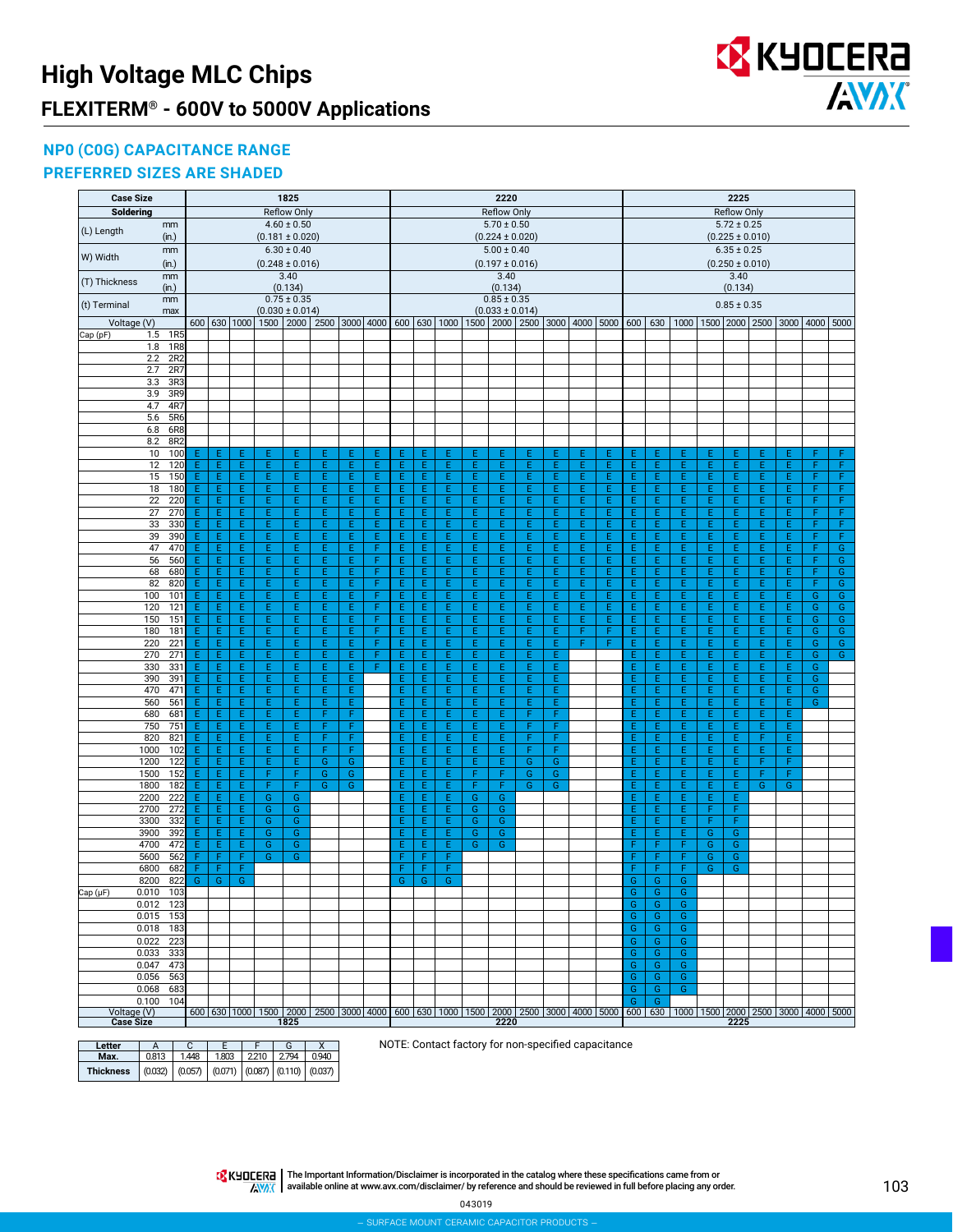

### **X7R Dielectric**

**Performance Characteristics**

| <b>Capacitance Range</b>                          | 10 pF to 0.82 µF (25°C, 1.0 ±0.2 Vrms at 1kHz)                   |
|---------------------------------------------------|------------------------------------------------------------------|
| <b>Capacitance Tolerances</b>                     | ±10%; ±20%; +80%, -20%                                           |
| <b>Dissipation Factor</b>                         | 2.5% max. (+25°C, 1.0 ±0.2 Vrms, 1kHz)                           |
| <b>Operating Temperature Range</b>                | $-55^{\circ}$ C to $+125^{\circ}$ C                              |
| <b>Temperature Characteristic</b>                 | $±15\%$ (0 VDC)                                                  |
| <b>Voltage Ratings</b>                            | 600, 630, 1000, 1500, 2000, 2500, 3000, 4000 & 5000 VDC (+125°C) |
| <b>Insulation Resistance (+25°C, at 500 VDC)</b>  | 100K MΩ min. or 1000 MΩ - μF min., whichever is less             |
| <b>Insulation Resistance (+125°C, at 500 VDC)</b> | 10K MΩ min. or 100 MΩ - $\mu$ F min., whichever is less          |
| <b>Dielectric Strength</b>                        | Minimum 120% rated voltage for 5 seconds at 50 mA max. current   |

#### **X7R CAPACITANCE RANGE**

#### **PREFERRED SIZES ARE SHADED**

| <b>Case Size</b><br>Soldering               |                                                        | 0805<br>Reflow/Wave                    |                                                                                                                                         |                             |                              | 1206<br>Reflow/Wave                         |                          |         |        |         | 1210<br><b>Reflow Only</b>       |        |        |        |        |         |   | 1808<br><b>Reflow Only</b>             |   |   |             |        |        | <b>Reflow Only</b>  | 1812                                                                                                                                       |   |               |  |
|---------------------------------------------|--------------------------------------------------------|----------------------------------------|-----------------------------------------------------------------------------------------------------------------------------------------|-----------------------------|------------------------------|---------------------------------------------|--------------------------|---------|--------|---------|----------------------------------|--------|--------|--------|--------|---------|---|----------------------------------------|---|---|-------------|--------|--------|---------------------|--------------------------------------------------------------------------------------------------------------------------------------------|---|---------------|--|
| mm<br>(L) Length                            |                                                        | 2.100.20                               |                                                                                                                                         |                             |                              | $3.30 \pm 0.30$                             |                          |         |        |         | 3.30 0.40                        |        |        |        |        |         |   | $4.60 \pm 0.50$                        |   |   |             |        |        | $4.60 \pm 0.50$     |                                                                                                                                            |   |               |  |
| (in.)<br>mm                                 |                                                        | $(0.083 \pm 0.008)$<br>1.25 0.20       |                                                                                                                                         |                             |                              | $(0.130 \pm 0.012)$<br>$1.60 + 0.30/- 0.10$ |                          |         |        |         | (0.130 0.016)<br>2.500.30        |        |        |        |        |         |   | $(0.181 \pm 0.020)$<br>2.00 0.20       |   |   |             |        |        | $3.20 \pm 0.30$     | $(0.181 \pm 0.020)$                                                                                                                        |   |               |  |
| W) Width<br>(in.)                           |                                                        | $(0.049 \pm 0.008)$                    |                                                                                                                                         |                             | $(0.063 + 0.012/-0.004)$     |                                             |                          |         |        |         | (0.098 0.012)                    |        |        |        |        |         |   | $(0.079 \pm 0.008)$                    |   |   |             |        |        | $(0.126 \pm 0.012)$ |                                                                                                                                            |   |               |  |
| mm<br>(T) Thickness<br>(in.)                |                                                        | 1.35<br>(0.053)                        |                                                                                                                                         |                             |                              | 1.80<br>(0.071)                             |                          |         |        |         | 2.80<br>(0.110)                  |        |        |        |        |         |   | 2.20<br>(0.087)                        |   |   |             |        |        | 2.80<br>(0.110)     |                                                                                                                                            |   |               |  |
| mm<br>(t) Terminal<br>max                   |                                                        | $0.50 \pm 0.20$<br>$(0.020 \pm 0.008)$ |                                                                                                                                         |                             |                              | $0.60 \pm 0.20$<br>$(0.024 \pm 0.008)$      |                          |         |        |         | 0.75 0.35<br>$(0.030 \pm 0.014)$ |        |        |        |        |         |   | $0.75 \pm 0.35$<br>$(0.030 \pm 0.014)$ |   |   |             |        |        | $0.75 \pm 0.35$     | $(0.030 \pm 0.014)$                                                                                                                        |   |               |  |
| Voltage (V)                                 |                                                        |                                        | 600 630 1000                                                                                                                            | 600                         |                              |                                             | 630   1000   1500   2000 |         | 600    |         |                                  |        |        |        |        |         |   |                                        |   |   |             |        |        |                     | 630   1000   1500   2000   600   600   630   1000   1500   2000   2500   3000   4000   600   630   1000   1500   2000   2500   3000   4000 |   |               |  |
| Cap (pF)<br>100<br>101                      | $\mathbf{x}$                                           | X                                      | $\mathbf{C}$                                                                                                                            | $\mathbf{C}$                | C                            | E                                           | E                        | Ε       | F      | E       | E                                | E      | Ε      |        |        |         |   |                                        |   |   |             |        |        |                     |                                                                                                                                            |   |               |  |
| 121<br>120                                  | $\boldsymbol{\mathsf{x}}$                              | $\mathsf X$                            | $\mathbf{C}$                                                                                                                            | $\mathbf C$                 | $\mathbf{C}$                 | Ε                                           | E                        | E.      | Ε      | E       | E                                | Ε      | E      |        |        |         |   |                                        |   |   |             |        |        |                     |                                                                                                                                            |   |               |  |
| 150<br>151                                  | X                                                      | X                                      | $\mathbf{C}$                                                                                                                            | $\mathbf C$                 | $\mathbf{C}$                 | Ε                                           | E                        | E       | E      | E       | Ė                                | E      | Ε      |        |        |         |   |                                        |   |   |             |        |        |                     |                                                                                                                                            |   |               |  |
| 180<br>181                                  | $\mathsf{x}$                                           | X                                      | $\mathbf{C}$                                                                                                                            | $\mathbf{C}$                | $\mathbf{C}$                 | Ε                                           | Ε                        | E.      | Ε      | E.      | E                                | Ε      | E      |        |        |         |   |                                        |   |   |             |        |        |                     |                                                                                                                                            |   |               |  |
| 220<br>22<br>270                            | $\boldsymbol{\mathsf{x}}$<br>$\boldsymbol{\mathsf{x}}$ | $\mathsf X$<br>$\mathsf X$             | $\mathbf{C}$<br>$\mathbf{C}$                                                                                                            | $\mathbf{C}$<br>$\mathbf C$ | $\mathbf{C}$<br>$\mathbf{C}$ | Ε<br>Ε                                      | E.<br>E                  | E.<br>E | E<br>E | E.<br>E | E<br>E                           | E<br>Ε | E<br>Ε |        |        |         |   |                                        |   |   |             |        |        |                     |                                                                                                                                            |   |               |  |
| 27'<br>330<br>331                           | x                                                      | X                                      | $\mathbf{C}$                                                                                                                            | $\mathbf C$                 | $\mathbf{C}$                 | Ε                                           | Ε                        | Ė.      | E      | Ε       | E                                | Ε      | Ε      | E      | Ε      | Ε       | E | Ε                                      | Ε | F | Ε<br>Ε      | Ε<br>Ε | Ε<br>E | Ε<br>Ε              | Ε<br>E                                                                                                                                     |   |               |  |
| 390<br>391                                  | X                                                      | X                                      | $\mathbf{C}$                                                                                                                            | $\mathbf{C}$                | $\mathbf{C}$                 | Ε                                           | E.                       | E.      | E      | E.      | E                                | E      | E.     | E.     | E      | E.      | E | E.                                     | Ε | F | E           | E      | E      | E.                  | E                                                                                                                                          |   |               |  |
| 470<br>471                                  | $\boldsymbol{\mathsf{x}}$                              | $\mathsf X$                            | $\mathbf{C}$                                                                                                                            | $\mathbf{C}$                | $\mathbf{C}$                 | Ε                                           | Ε                        | E.      | E      | E       | E                                | E      | E      | E      | E      | E       | Ε | E.                                     | Ε | F | Ε           | E      | E      | Ε                   | E.                                                                                                                                         | F | E.            |  |
| 560<br>561                                  | x                                                      | $\mathsf X$                            | $\mathbf{C}$                                                                                                                            | $\mathbf C$                 | $\mathbf{C}$                 | Ε                                           | Ε                        | E.      | E      | Ε       | E                                | Ε      | Ε      | Ε      | E      | E.      | E | E.                                     | F | F | Ε           | E      | E      | Ε                   | E.                                                                                                                                         | Ε | Ε             |  |
| 680<br>68                                   | X                                                      | x                                      | $\mathbf{C}$                                                                                                                            | $\mathbf C$                 | $\mathbf{C}$                 | E                                           | E                        | Ė       | E      | Ė       | Ė                                | Ε      | E      | Ė      | Ė      | Ė       | Ė | E                                      | F | F | E           | Ė      | Ė      | Ε                   | E                                                                                                                                          | F | F             |  |
| 750<br>75                                   | $\overline{\mathsf{x}}$                                | $\mathsf X$                            | $\mathbf{C}$                                                                                                                            | $\mathbf{C}$                | $\mathbf{C}$                 | E                                           | E                        | E.      | E      | E.      | E                                | E      | E      | E.     | E.     | E.      | E | E.                                     | F | F | E           | E      | E      | E.                  | E.                                                                                                                                         | F | F             |  |
| 820<br>821                                  | X                                                      | $\mathsf X$                            | $\mathbf{C}$                                                                                                                            | $\mathbf{C}$                | $\mathbf{C}$                 | E                                           | E                        | Ė.      | E      | E       | E                                | E      | E      | E.     | E.     | E       | E | E.                                     | F | F | E           | E      | E      | E                   | E                                                                                                                                          | F | F             |  |
| 1000<br>102                                 | $\overline{\mathsf{x}}$                                | $\bar{\mathsf{X}}$                     | $\mathbf{C}$                                                                                                                            | $\mathbf{C}$                | $\mathbf{C}$                 | E                                           | E                        | Ė       | E      | E       | Ė                                | E      | E      | E      | E      | Ė       | Ė | E.                                     | F | F | Ė           | Ė      | Ė      | E                   | Ė                                                                                                                                          | F | F             |  |
| 1200<br>122                                 | $\boldsymbol{\mathsf{x}}$                              | X                                      | $\mathbf{C}$                                                                                                                            | $\mathbf{C}$                | $\mathbf{C}$                 | Ε                                           | E                        | Ė.      | Ε      | E       | E                                | Ε      | Ε      | Ε      | Ε      | E       | Ε | Ε                                      | F | F | F           | F      | F      | F                   | F                                                                                                                                          | F | F             |  |
| 1500<br>152                                 | X                                                      | $\mathsf{X}$                           | $\mathbf{C}$                                                                                                                            | $\mathbf{C}$                | $\mathbf{C}$                 | E.                                          | E.                       | E.      | E      | E.      | E.                               | E.     | E.     | E.     | E.     | E.      | E | E.                                     | F | F | F           | F      | F.     | F.                  | F                                                                                                                                          | G | G             |  |
| 1800<br>182                                 | $\mathsf X$                                            | X                                      |                                                                                                                                         | $\mathbf C$                 | $\mathbf{C}$                 | E                                           | E                        | E       | E      | E       | E                                | E      | E      | E.     | E      | E       | E | E.                                     | F | F | F           | F      | F      | F                   | F                                                                                                                                          | G | G             |  |
| 2200<br>222                                 | $\boldsymbol{\mathsf{x}}$                              | $\mathsf X$                            |                                                                                                                                         | $\mathbf C$                 | $\mathbf{C}$                 | E                                           | E                        | E       | E      | E       | E                                | F      | E      | E.     | E      | Ė.      | F | F.                                     | F |   | F           | F      | F      | F                   | F                                                                                                                                          | G | G             |  |
| 272<br>2700                                 | X                                                      | X                                      |                                                                                                                                         | $\mathbf{C}$                | $\mathbf{C}$                 | E                                           | E                        |         | E      | E       | Ė                                | F      | E      | E      | E      | Ė       | F | F                                      |   |   | F           | F      | F      | F                   | F                                                                                                                                          | G | G             |  |
| 3300<br>332                                 | $\boldsymbol{\mathsf{X}}$                              | $\mathsf X$                            |                                                                                                                                         | $\mathbf{C}$                | $\mathbf{C}$                 | Ε                                           |                          |         | E      | E.      | E                                | F      | E.     | E.     | E      | E.      | F | F.                                     |   |   | F           | F      | F      | F.                  | F                                                                                                                                          | G | G             |  |
| 3900<br>392                                 | Χ                                                      | X                                      |                                                                                                                                         | $\mathbf C$                 | $\mathbf{C}$                 | E                                           |                          |         | E      | Ε       | E                                | G      |        | E      | Ε      | E       | F |                                        |   |   | F           | F      | F      | F                   | F                                                                                                                                          | G | ${\mathsf G}$ |  |
| 4700<br>472                                 | $\overline{\mathsf{x}}$                                | X                                      |                                                                                                                                         | $\mathbf{C}$                | $\mathbf{C}$                 | E                                           |                          |         | E      | E       | Ė                                | G      |        | E      | E      | Ė       | F |                                        |   |   | F           | F      | F      | F                   | Ë                                                                                                                                          | G | G             |  |
| 5600<br>562                                 | x                                                      | $\boldsymbol{\mathsf{x}}$              |                                                                                                                                         | $\mathbf C$                 | $\mathbf{C}$                 | Ε                                           |                          |         | Ε      | Ε       | E                                | G      |        | Ε      | Ε      | E.      | F |                                        |   |   | F<br>F      | F      | F      | G                   | G                                                                                                                                          |   |               |  |
| 6800<br>682                                 | X<br>$\mathsf X$                                       | $\mathsf X$<br>X                       |                                                                                                                                         | $\mathbf{C}$<br>$\mathbf C$ | $\mathbf{C}$<br>$\mathbf{C}$ | Ε<br>E                                      |                          |         | E<br>E | E.<br>E | E<br>E                           |        |        | E<br>E | E<br>E | E.<br>E | F |                                        |   |   | $\mathsf F$ | F<br>F | F<br>E | G                   | G<br>G                                                                                                                                     |   |               |  |
| 8200<br>822<br>$Cap(\mu F)$<br>0.010<br>103 | c                                                      | $\mathbf C$                            |                                                                                                                                         | $\mathbf C$                 | $\mathbf{C}$                 | E                                           |                          |         | E      | E       | E                                |        |        | E      | E      | E       |   |                                        |   |   | F           | F      | F      | G<br>G              | G                                                                                                                                          |   |               |  |
| 0.015<br>153                                | c                                                      | $\mathbf C$                            |                                                                                                                                         | E                           | E                            | E                                           |                          |         | F      | F       | E                                |        |        | F      | Ë      | Ë       |   |                                        |   |   | F           | F      | F      | G                   |                                                                                                                                            |   |               |  |
| 0.018<br>183                                | $\mathbf C$                                            | $\mathbf{C}$                           |                                                                                                                                         | E                           | E                            |                                             |                          |         | E      | E       | E                                |        |        | F      | F      | F       |   |                                        |   |   | F           | F      | G      |                     |                                                                                                                                            |   |               |  |
| 0.022<br>223                                | $\mathbf{C}$                                           | $\mathbf C$                            |                                                                                                                                         | F                           | E                            |                                             |                          |         | F      | F       | E                                |        |        | F      | F      | F       |   |                                        |   |   | F           | F      | G      |                     |                                                                                                                                            |   |               |  |
| 273<br>0.027                                |                                                        |                                        |                                                                                                                                         | E                           | E                            |                                             |                          |         | E      | E       |                                  |        |        | F      | F      |         |   |                                        |   |   | F           | F      | G      |                     |                                                                                                                                            |   |               |  |
| 0.033<br>333                                |                                                        |                                        |                                                                                                                                         | E                           | E                            |                                             |                          |         | Ε      | Ε       |                                  |        |        | F      | F      |         |   |                                        |   |   | F           | F      | G      |                     |                                                                                                                                            |   |               |  |
| 0.039<br>393                                |                                                        |                                        |                                                                                                                                         |                             |                              |                                             |                          |         | E      | E.      |                                  |        |        | F      | F      |         |   |                                        |   |   | F           | F      | G      |                     |                                                                                                                                            |   |               |  |
| 0.047<br>473                                |                                                        |                                        |                                                                                                                                         |                             |                              |                                             |                          |         | E      | Ε       |                                  |        |        | F      | F      |         |   |                                        |   |   | F           | F      | G      |                     |                                                                                                                                            |   |               |  |
| 0.056<br>563                                |                                                        |                                        |                                                                                                                                         |                             |                              |                                             |                          |         | F      | F       |                                  |        |        | F      | F      |         |   |                                        |   |   | F           | F      |        |                     |                                                                                                                                            |   |               |  |
| 0.068<br>683                                |                                                        |                                        |                                                                                                                                         |                             |                              |                                             |                          |         | F      |         |                                  |        |        | F      | Ë      |         |   |                                        |   |   | F           |        |        |                     |                                                                                                                                            |   |               |  |
| 0.082<br>823                                |                                                        |                                        |                                                                                                                                         |                             |                              |                                             |                          |         | F      | F       |                                  |        |        |        |        |         |   |                                        |   |   | F           | F      |        |                     |                                                                                                                                            |   |               |  |
| 0.100<br>104                                |                                                        |                                        |                                                                                                                                         |                             |                              |                                             |                          |         | F      | F       |                                  |        |        |        |        |         |   |                                        |   |   | F           | F      |        |                     |                                                                                                                                            |   |               |  |
| 0.150<br>154                                |                                                        |                                        |                                                                                                                                         |                             |                              |                                             |                          |         |        |         |                                  |        |        |        |        |         |   |                                        |   |   | G           | G      |        |                     |                                                                                                                                            |   |               |  |
| 224<br>0.220                                |                                                        |                                        |                                                                                                                                         |                             |                              |                                             |                          |         |        |         |                                  |        |        |        |        |         |   |                                        |   |   | G           | G      |        |                     |                                                                                                                                            |   |               |  |
| 0.270<br>274                                |                                                        |                                        |                                                                                                                                         |                             |                              |                                             |                          |         |        |         |                                  |        |        |        |        |         |   |                                        |   |   |             |        |        |                     |                                                                                                                                            |   |               |  |
| 0.330<br>334                                |                                                        |                                        |                                                                                                                                         |                             |                              |                                             |                          |         |        |         |                                  |        |        |        |        |         |   |                                        |   |   |             |        |        |                     |                                                                                                                                            |   |               |  |
| 0.390<br>394<br>474<br>0.470                |                                                        |                                        |                                                                                                                                         |                             |                              |                                             |                          |         |        |         |                                  |        |        |        |        |         |   |                                        |   |   |             |        |        |                     |                                                                                                                                            |   |               |  |
| 0.560<br>564                                |                                                        |                                        |                                                                                                                                         |                             |                              |                                             |                          |         |        |         |                                  |        |        |        |        |         |   |                                        |   |   |             |        |        |                     |                                                                                                                                            |   |               |  |
| 0.680<br>684                                |                                                        |                                        |                                                                                                                                         |                             |                              |                                             |                          |         |        |         |                                  |        |        |        |        |         |   |                                        |   |   |             |        |        |                     |                                                                                                                                            |   |               |  |
| 0.820<br>824                                |                                                        |                                        |                                                                                                                                         |                             |                              |                                             |                          |         |        |         |                                  |        |        |        |        |         |   |                                        |   |   |             |        |        |                     |                                                                                                                                            |   |               |  |
| 1.000<br>105                                |                                                        |                                        |                                                                                                                                         |                             |                              |                                             |                          |         |        |         |                                  |        |        |        |        |         |   |                                        |   |   |             |        |        |                     |                                                                                                                                            |   |               |  |
| Voltage (V)                                 |                                                        |                                        | 600 630 1000 600 630 1000 1500 2000 600 630 1000 1500 2000 600 630 1000 1500 2000 2500 3000 4000 600 630 1000 1500 2000 2500 3000 14000 |                             |                              |                                             |                          |         |        |         |                                  |        |        |        |        |         |   |                                        |   |   |             |        |        |                     |                                                                                                                                            |   |               |  |
| <b>Case Size</b>                            |                                                        | 0805                                   |                                                                                                                                         |                             |                              | 1206                                        |                          |         |        |         | 1210                             |        |        |        |        |         |   | 1808                                   |   |   |             |        |        | 1812                |                                                                                                                                            |   |               |  |

The Important Information/Disclaimer is incorporated in the catalog where these specifications came from or available online at [www.avx.com/disclaimer/](http://www.avx.com/disclaimer/) by reference and should be reviewed in full before placing any order.

091620